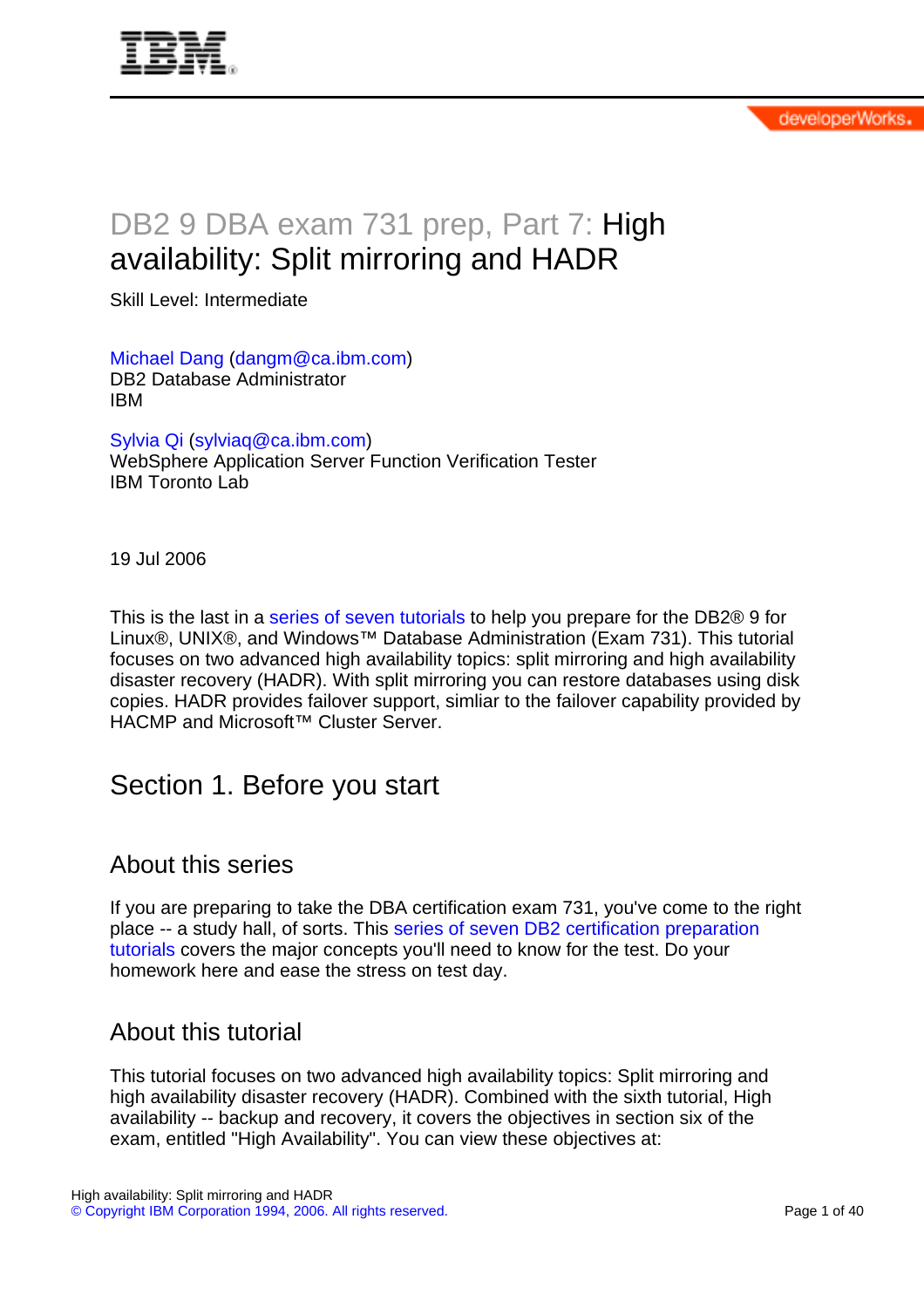<http://www-03.ibm.com/certify/tests/obj731.shtml>.

### **Objectives**

In this tutorial, learn:

- The concept of high availability
- How log shipping works
- How split mirroring works and how to use a split mirror to provide high availability
- How HADR works and how to setup an HADR system
- How to update your system online using dynamic configuration parameters

### **Prerequisites**

To understand the material presented in this tutorial you should be familiar with the following:

- The DB2 environment (database manager configuration files, database configuration files, DB2 registry variables, and so forth)
- Use of the command line processor and DB2 GUI tools to invoke DB2 commands
- The different DB2 objects (buffer pools, tablespaces, tables, indexes, and so forth)
- Basic SQL operations that can be performed against a database (UPDATE, INSERT, DELETE, and SELECT SQL statements)

You should also be familiar with the following terms:

- Object: Anything in a database that can be created or manipulated with SQL (for example, tables, views, indexes, packages).
- Table: A logical structure that is used to present data as a collection of unordered rows with a fixed number of columns. Each column contains a set of values, each value of the same data type (or a subtype of the column's data type); the definitions of the columns make up the table structure, and the rows contain the actual table data.
- Record: The storage representation of a row in a table.
- Field: The storage representation of a column in a table.
- Value: A specific data item that can be found at each intersection of a row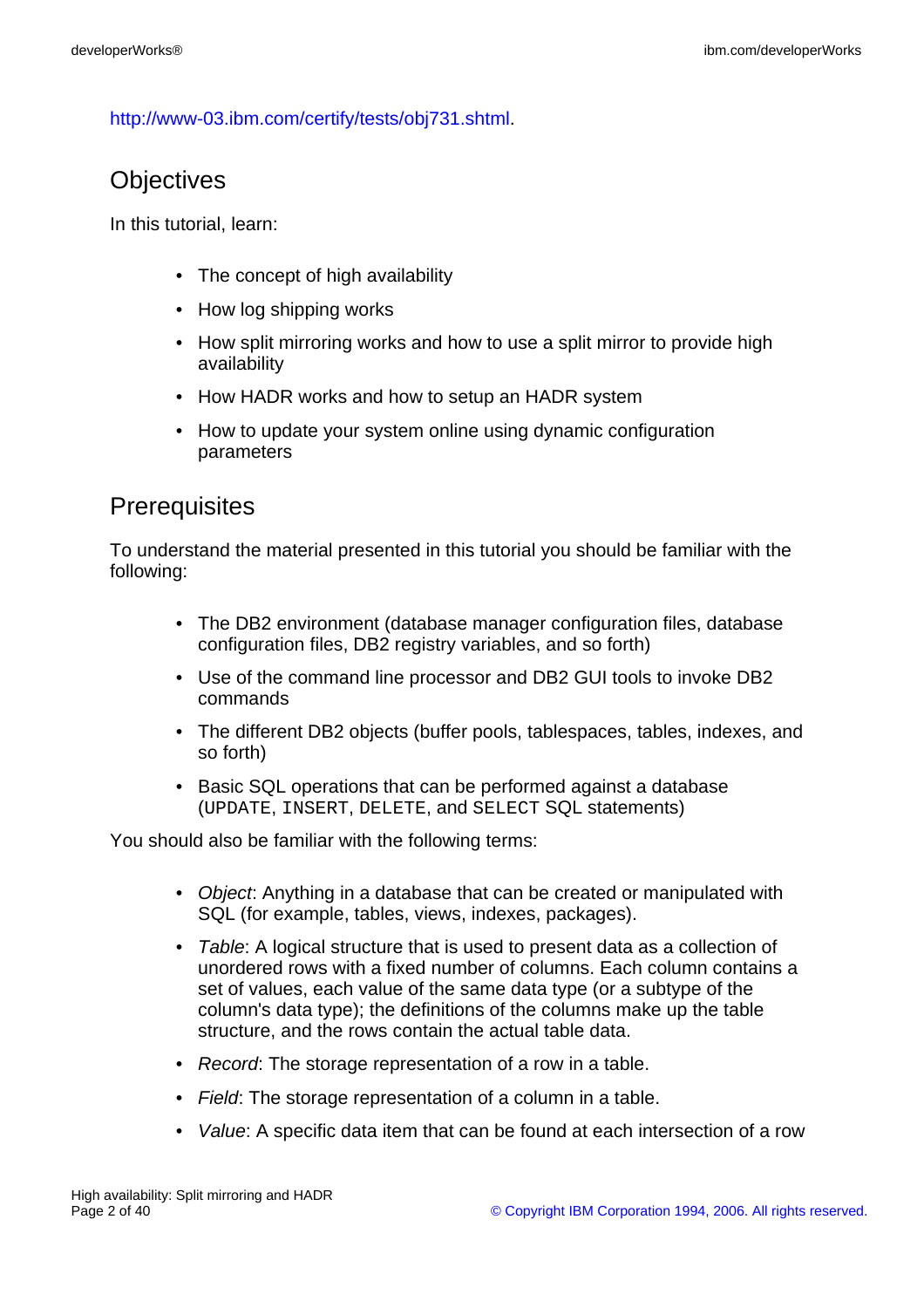and column in a database table.

- Structured Query Language (SQL): A standardized language used to define objects and manipulate data in a relational database. (For more on SQL, see the fourth tutorial in this series.
- DB2 optimizer: A component of the SQL precompiler that chooses an access plan for a Data Manipulation Language (DML) SQL statement by modeling the execution cost of several alternative access plans and choosing the one with the minimal estimated cost.

To take the DB2 9 DBA exam, you must have already passed the [DB2 9](http://www-03.ibm.com/certify/tests/test_index.shtml) [Fundamentals exam 730.](http://www-03.ibm.com/certify/tests/test_index.shtml) We recommend taking the [DB2 Fundamentals tutorial](http://www.ibm.com/developerworks/offers/lp/db2cert/db2-cert730.html?S_TACT=105AGX19&S_CMP=db2cert) [series](http://www.ibm.com/developerworks/offers/lp/db2cert/db2-cert730.html?S_TACT=105AGX19&S_CMP=db2cert) before starting this series.

### System requirements

You do not need a copy of DB2 to complete this tutorial. However, you will get more out of the tutorial if you download the free trial version of [IBM DB2 9](http://www.ibm.com/developerworks/downloads/im/udb/?S_TACT=105AGX19&S_CMP=db2cert) to work along with this tutorial.

# Section 2. The concept of high availability

High availability (HA) is the term used to describe systems that are operational and are available to users almost all the time. An HA system has the following characteristics:

- Efficient transaction processing, without performance degradation during peak operating periods.
- Quick recovery when hardware or software failures occur, or even when disasters strike -- if a proven backup and recovery strategy is in place.
- Failover capability. If the current database manager goes down, there must be another database manager to pick up the workload and make the database available for use almost instantaneously. Minimal interruption to client applications must be ensured.

While the previous tutorial covered the basic backup recovery strategies, in this tutorial, the focus is on the third characteristic of a high availability system -- failover capability. You learn about log shipping, split mirroring, and high availability disaster recovery (HADR).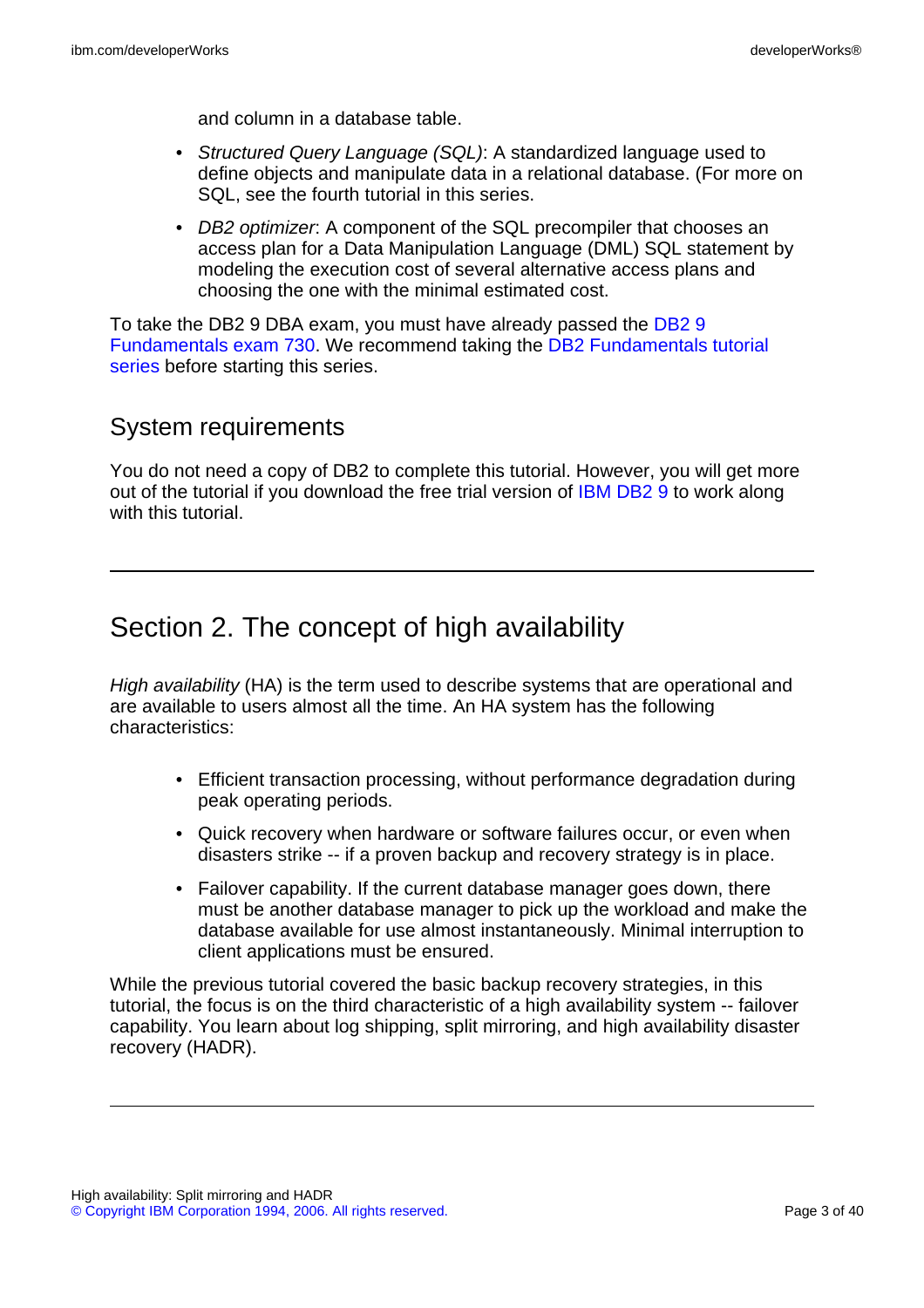# Section 3. Log shipping

## Primary and standby databases

An HA system usually consists of a primary database and a standby database. The database that is running currently is referred to as the primary database. All transactions go through this database. The standby database is a mirror of the primary database. If the primary database fails, the standby database takes over the existing transactions and becomes the new primary database.

## What is log shipping?

Log shipping is a method where transaction logs are automatically backed up from a primary DB2 server and made accessible to a standby server.

The standby database is usually initialized by restoring a backup image of the primary database. However, the primary database continues to process transactions after the standby database has been initialized. If these transactions are not applied to the standby database, the standby database is not identical to the primary database. To keep the standby database in sync with the primary database, the standby database must have the ability to continuously apply the logs produced by the primary database. When it is time to takeover the primary database, the standby database can do so right away, without having to apply all the logs at the time of the takeover.

The ROLLFORWARD DATABASE command is used to apply log files produced by the primary database to the standby database. In fact, the command must be invoked continually on the standby database, so the logs are applied when they become available. This process can be scripted and scheduled to run periodically. Use archival logging in an HA system. Circular logging cannot be used because it does not provide the rollforward capability.

The question is: How can you make the log files produced by the primary database available to the standby database so you can apply them continuously? The answer is: log shipping.

# Setting up log shipping

The key to setting up log shipping is to configure the primary database so that it archives logs to a location that is accessible by the standby database.

Establish the log archival location on the primary database by setting the LOGARCHMETH1 database parameter. Select a location that is accessible from the standby server, such as a mounted network drive or shared drive.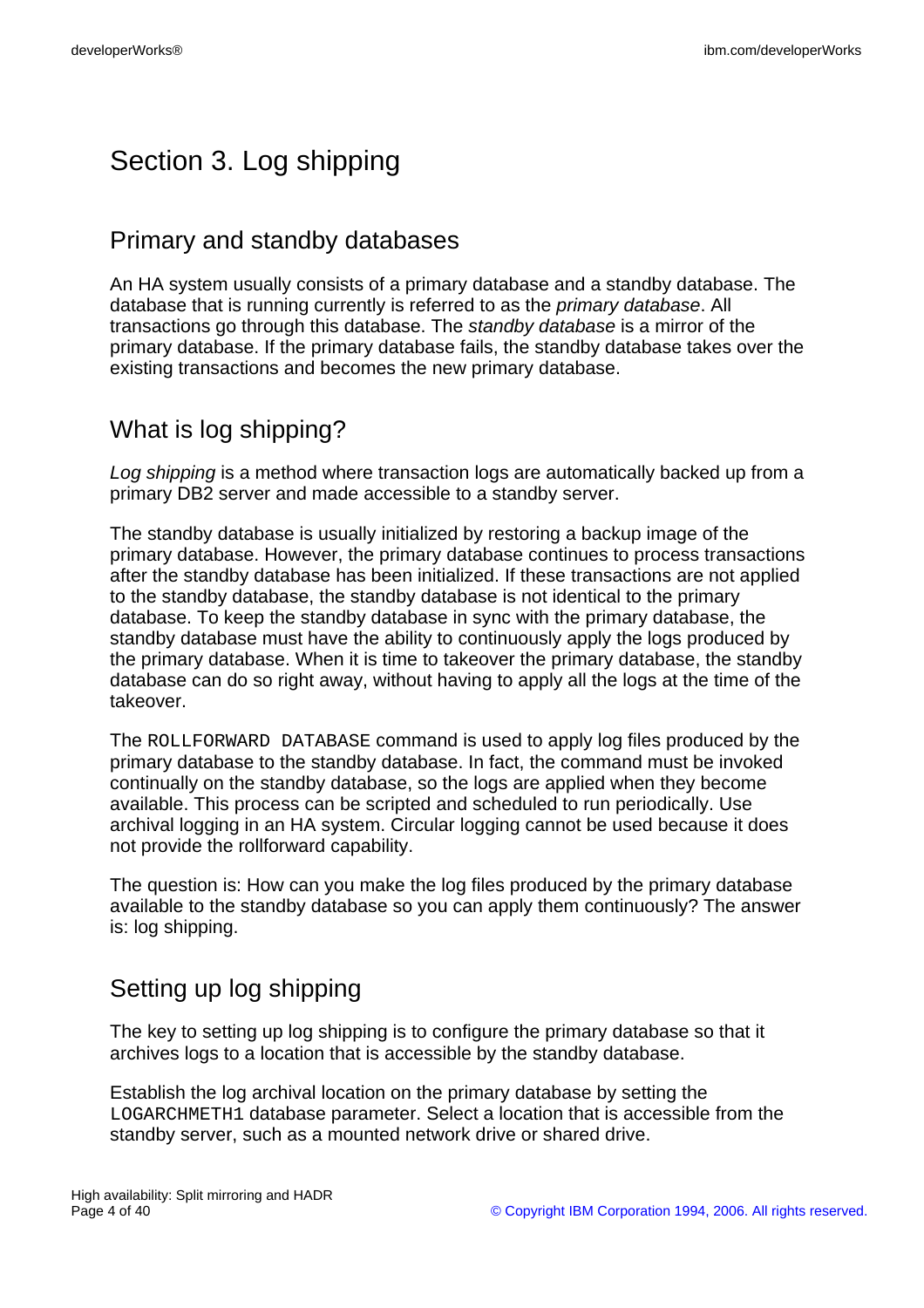On the standby database, set the LOGARCHMETH1 parameter to the same value as that on the primary database. When a ROLLFORWARD DATABASE command is issued on the standby database, DB2 pulls the logs from this archival location and applies them to the standby database.

#### **Figure 1. Log shipping**



Accessible to both databases

To ensure redundancy, configure the LOGARCHMETH2 parameter on the primary database. When LOGARCHMETH2 is set, logs are archived to both locations set by LOGARCHMETH1 and LOGARCHMETH2.

For log shipping to work, both systems must be running the same version of DB2.

Another way to set up log shipping is to use a userexit program on the standby database to continuously retrieve the archived log files from the primary database. If a userexit is used, both the primary and the standby databases must be configured with the same userexit program. The userexit is an old feature and its functionality has been replaced by LOGARCHMETH1 since version 8.2. However, for backwards compatibility reasons, the userexit program method is still supported in version 8.2 and version 9.

# Section 4. High availability through online split mirroring and suspended I/O Support

### Split mirror and suspended I/O

In the backup and recovery tutorial, you learned that an online backup lets users maintain their connections to the database while the database is being backed up.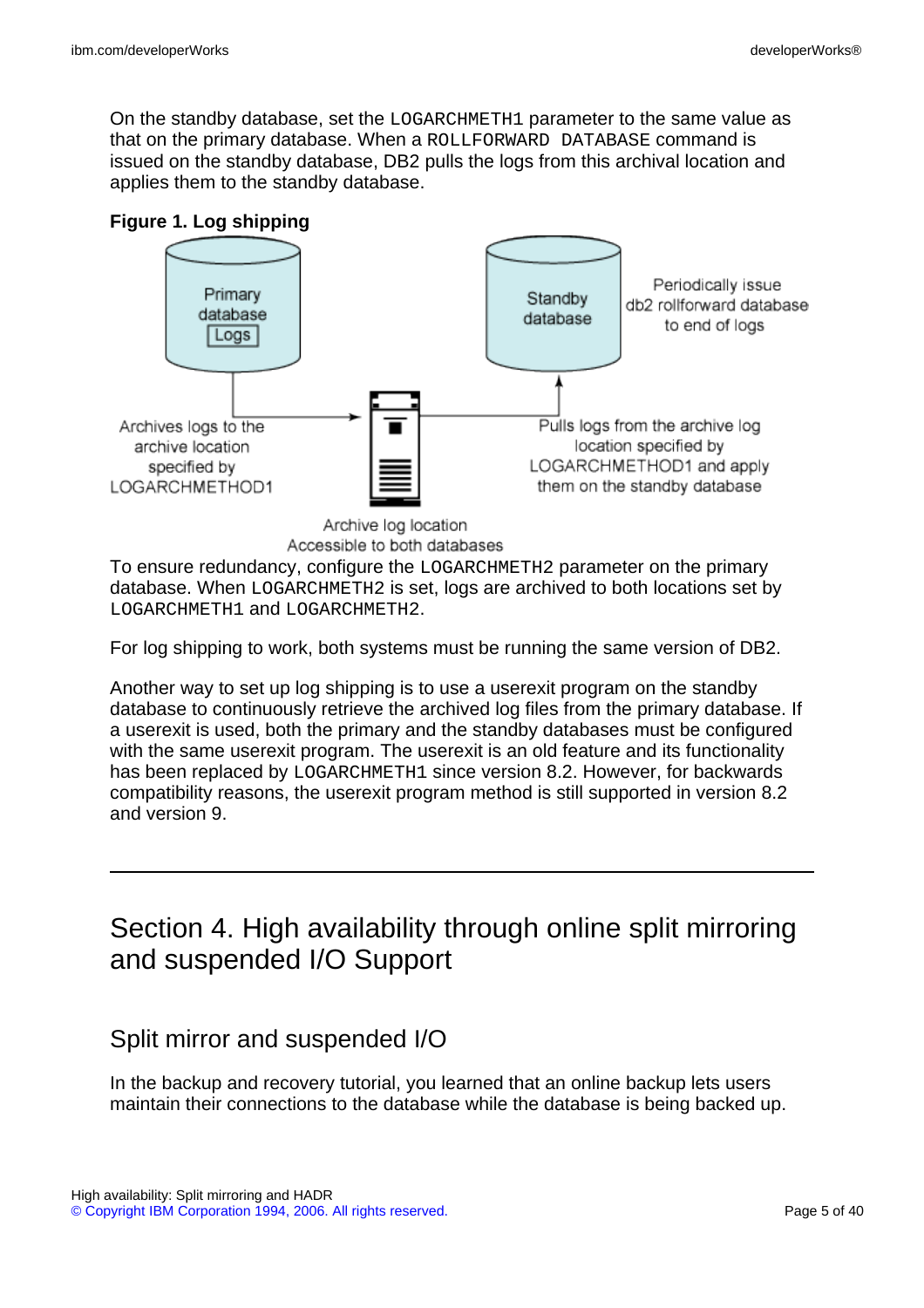Although this meets the criterion of a high availability system, this process can be time consuming for large databases. There is another backup recovery strategy that is faster than online backups -- split mirroring.

With split mirroring, instead of taking a backup of the database using the DB2 backup utility, you make a disk copy of the database directories and then restore this disk copy when needed. This process has the following advantages over the traditional database backup recovery method:

- It eliminates backup operation overhead from the primary machine, which could be time consuming if the database is large.
- The restore process using a split mirror is faster than using the restore utility.

#### **Split mirror**

Splitting a mirror means creating an "instantaneous" copy of the source database by writing the data to a hard disk. When required, this disk copy can be used to clone a new, but identical, database or used as a backup copy to restore the original database.

The method you choose to split the mirror is not within the control of DB2. Take a file system copy of the database directory if you wish. It is also recommended to use any intelligent storage devices such as the IBM Enterprise Storage Server (ESS), known as Shark and EMC Symmetrix 3330. Using the FlashCopy technology, the ESS can establish near-instantaneous copies of the data entirely within itself. The instant split feature of EMC TimeFinder software on Symmetrix is also capable of splitting a mirror copy in a similar manner.

A split mirror of a database includes the entire contents of the database directory, all the tablespace containers, and the local database directory. The active log directory might be included, depending on how you want to use this split mirror image. Read more on this topic later.

#### **Suspended I/O**

When splitting a mirror, it is important to ensure that there are no page writes occurring on the database. DB2 suspended I/O support lets you perform split mirror operations without having to shut down the database. The idea is to put the database in a write suspend mode before splitting the mirror, and after the split, resume normal I/O activities.

While the database is in write suspended mode, all its table spaces are placed in SUSPEND WRITE state. All operations continue to function normally. However, some transactions may have to wait if they require disk I/O. These transactions proceed normally once the write operations on the database are resumed.

The following commands are used to suspend and resume write operations on a database: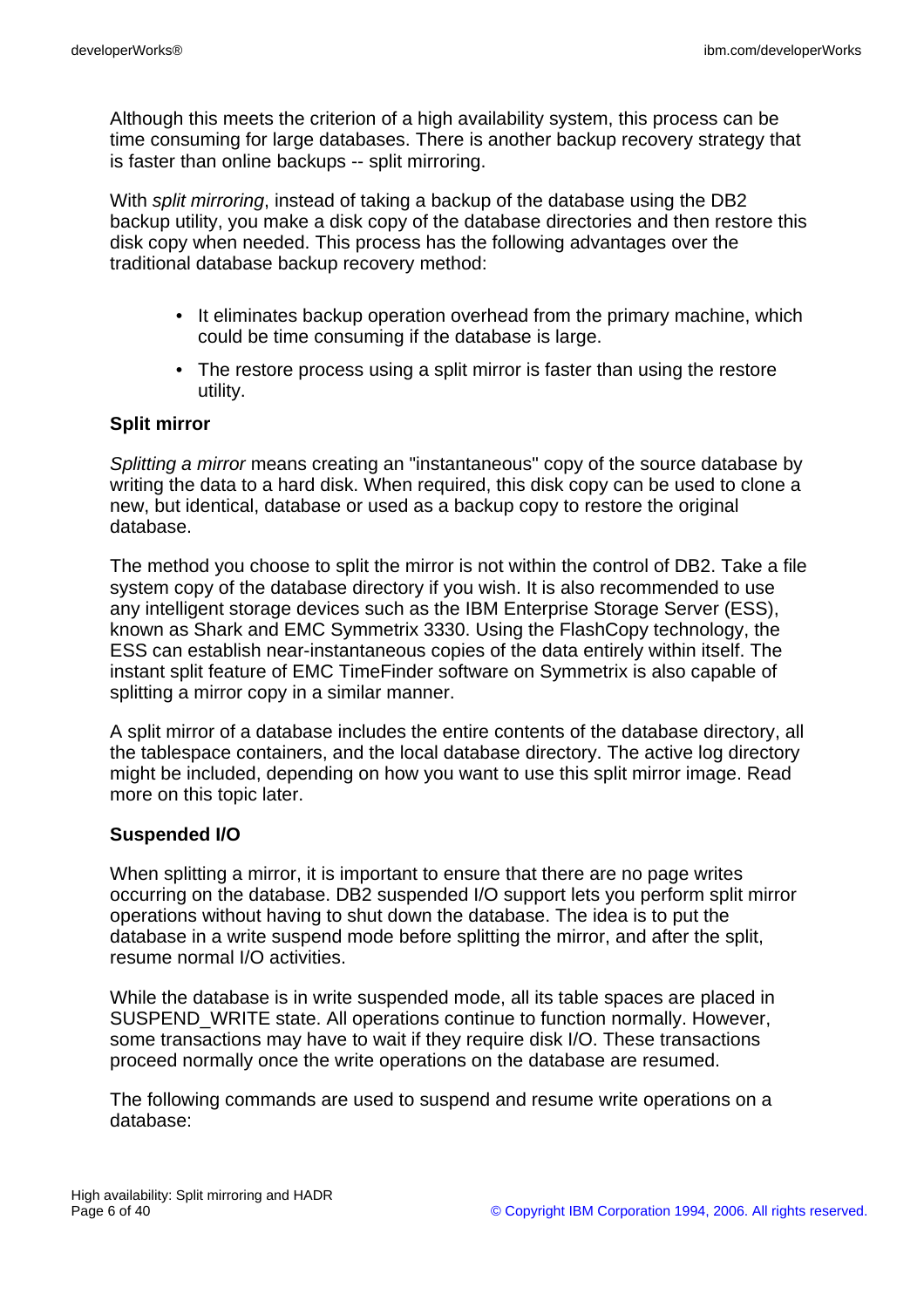To suspend write operations, issue:

```
CONNECT TO database-alias
SET WRITE SUSPEND FOR DATABASE
```
To resume write operations, issue:

```
SET WRITE RESUME FOR DATABASE
```
#### **The db2inidb tool**

Now you have a mirror of the source database, which is basically a disk copy. You cannot use the RESTORE DATABASE command on this disk copy to restore any databases because this is not a DB2 database backup. It is merely a disk copy of the database files. To initialize the disk copy into a usable DB2 database, use the db2inidb command:

```
DB2INIDB database-alias
AS {SNAPSHOT | STANDBY | MIRROR}
[RELOCATE USING config_file]
```
You can initialize a mirror in three different ways:

- Snapshot: Creates a clone of the source database
- Standby: Creates a standby database
- Mirror: Restores the original source database

Both the Snapshot and Standby options create a new, but identical, database to the source database using the mirror image. Therefore, the split mirror database cannot exist on the same system as the source database because it has the same structure and uses the same instance name as the source database. If the split mirror database must exist on the same system as the source database, specify the RELOCATE USING configuration-file option when issuing the db2inidb command.

The format of the relocate configuration file (text file) follows. Use the configuration file to relocate the database directory structures:

DB\_NAME=oldName, newName DB\_PATH=oldPath,newPath INSTANCE=oldInst,newInst NODENUM=nodeNumber LOG\_DIR=oldDirPath,newDirPath CONT\_PATH=oldContPath1,newContPath1 CONT\_PATH=oldContPath2,newContPath2

## Cloning a database using the db2inidb snapshot option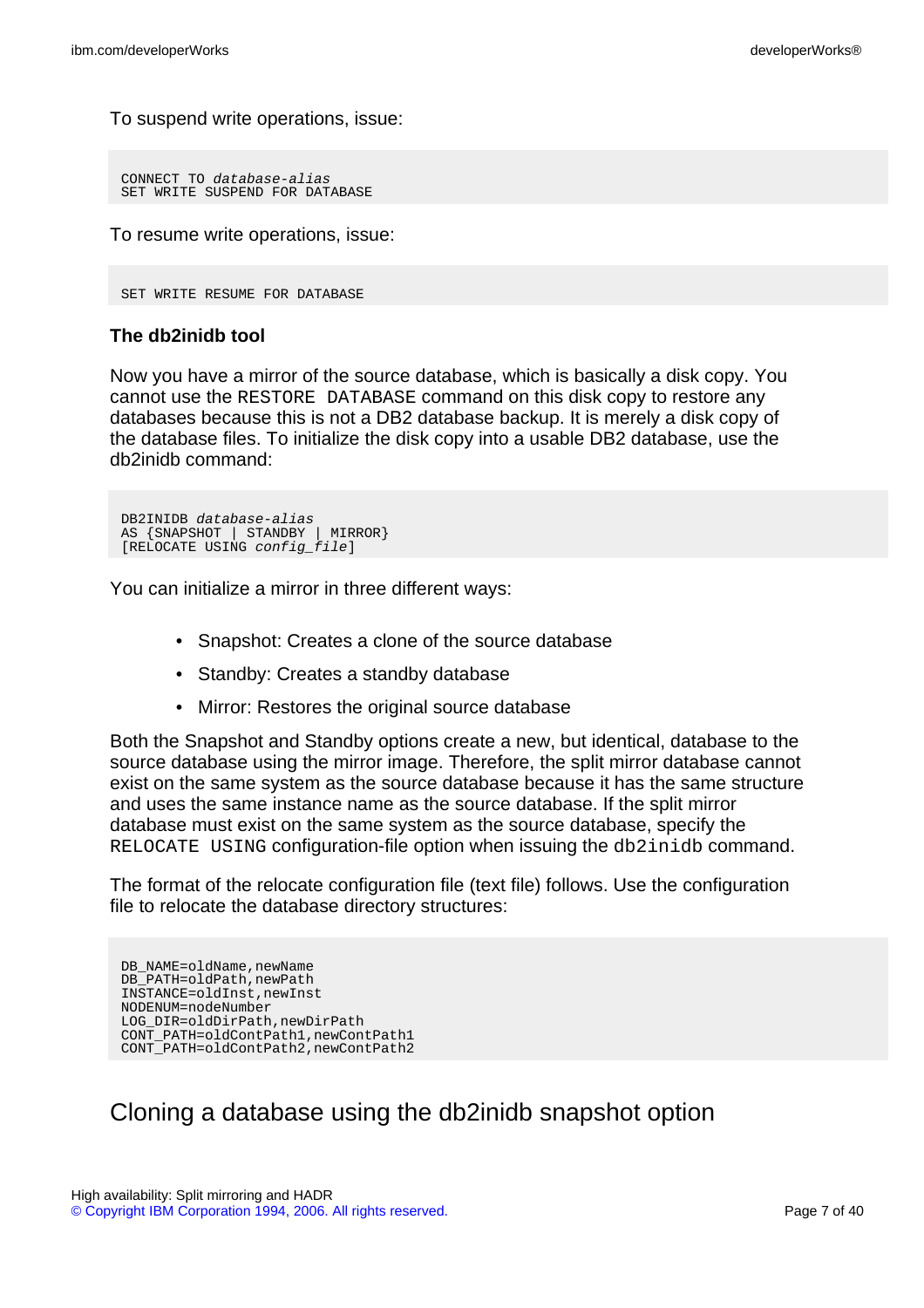This option creates an instantaneous copy of the source database at the time when I/O is suspended. Hence, the name snapshot. During the initialization process, the split mirror database goes through a crash recovery. After the crash recovery is completed, the database is ready for use right away. Any outstanding uncommitted work at the time of the split mirror is rolled back.

The steps to create a clone database using the db2inidb snapshot option are:

#### 1. Suspend I/O on the source database:

|  | CONNECT TO source-database-alias |  |  |
|--|----------------------------------|--|--|
|  | SET WRITE SUSPEND FOR DATABASE   |  |  |

- 2. Split the mirror. To split the mirror, use the file system copy method or any vendor products mentioned earlier. If you choose to use a vendor product, make sure you consult the documentation applicable to your device on how to create a split mirror. Regardless of the variations on the split mirror process, all of the following must be split mirrored at the same time:
	- The entire contents of the database directory
	- All the table space containers
	- The local database directory

• The active log directory, if it does not reside in the database directory All of the preceding information is stored in the system view SYSADM.DBPATHS. Run a select \* from sysadm.dbpaths statement to obtain this information. You can also view the contents of this view from the Control Center. The following figure shows a sample content of the view:

#### **Figure 2. The SYSADM.DBPATHS view**

| * Open View - DBPATHS        |                                           |   |                                    |            |
|------------------------------|-------------------------------------------|---|------------------------------------|------------|
|                              | SYLVIA1 - DB2 - TEST1 - SYSIBMADM.DBPATHS |   |                                    |            |
| DBPARTITIONNUMe   TYPE       |                                           | 숍 | PATH<br>吏                          | Add Row    |
|                              | <b>GIDB STORAGE PATH</b>                  |   | C١                                 |            |
|                              | <b>ODBPATH</b>                            |   | C:\DB2\NODE0000\SQL00001\          | Delete Row |
|                              | <b>OLOGPATH</b>                           |   | C:\DB2\NODE0000\SQL00001\SQL0GDIR\ |            |
|                              | 0 TBSP_CONTAINER                          |   | c:\db2\test1\userspace2            |            |
|                              | 0 TBSP CONTAINER                          |   | c:\db2\test1\userspace3            |            |
| Roll Back<br>Commit          |                                           |   | Fetch More Rows<br>Filter          |            |
| Automatically commit updates |                                           |   | 5 row(s) in memory<br>Close        | Help       |

The SYSADM.DBPATHS view provides the following information: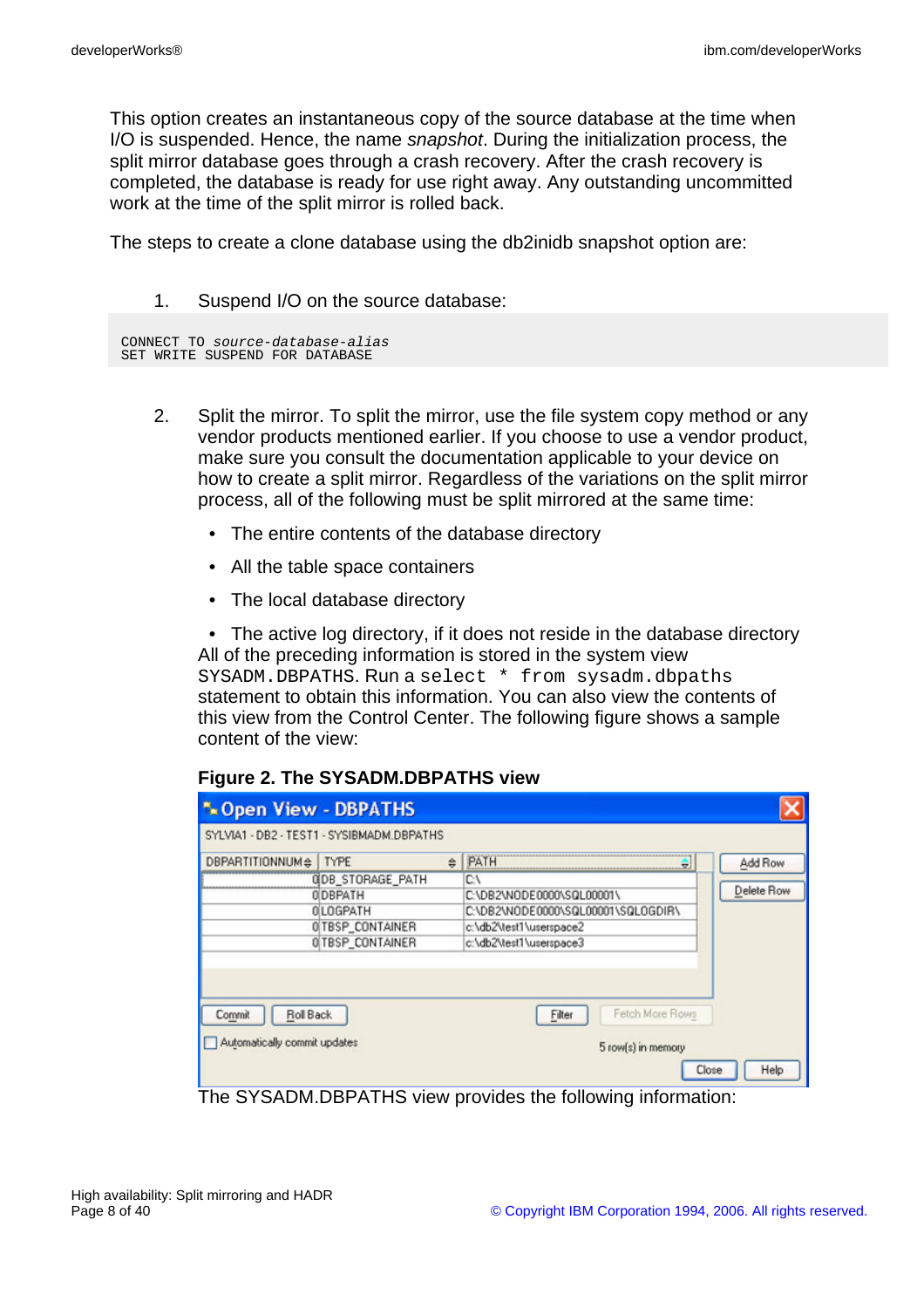- The database directory is C:\DB2\NODE0000\SQL00001.
- The tablespace container paths are c:\db2\test1\userspace3 and c:\db2\test1\userspace2.
- The local database directory is C:\DB2\NODE0000\SQLDBDIR (This is not shown in the figure, but the local database directory is the SQLDBDIR directory at the same level as the database directory.
- The active log directory is C:\DB2\NODE0000\SQL00001\SQLOGDIR. All these directories must be split mirrored.
- 3. Resume I/O on the source database. Issue the following command to resume I/O activities on the source database. Use the same connection session from step 1 when issuing this command:

SET WRITE RESUME FOR DATABASE

- 4. Make the split mirror accessible:
	- a. On the target machine, create the same DB2 instance as it is on the source machine.
	- b. Restore split mirror obtained from step 2 to exactly the same paths as they are on the source machine. If the split mirror is on a network drive, mount the network drive to the target machine.
	- c. Run the following command to catalog the database on the target machine:

CATALOG DATABASE database-name AS database-alias ON path

where:

database-alias must match the database alias of the source database

path must match the database path of the source database (Use the LIST DB DIRECTORY command to display the database path, or check the DB\_STORAGE\_PATH field in the SYSADM.DBPATHS view, as shown in Figure 2.)

- 5. Initialize the split mirror database to be a clone database
	- a. Start the instance on the target machine using the db2start command.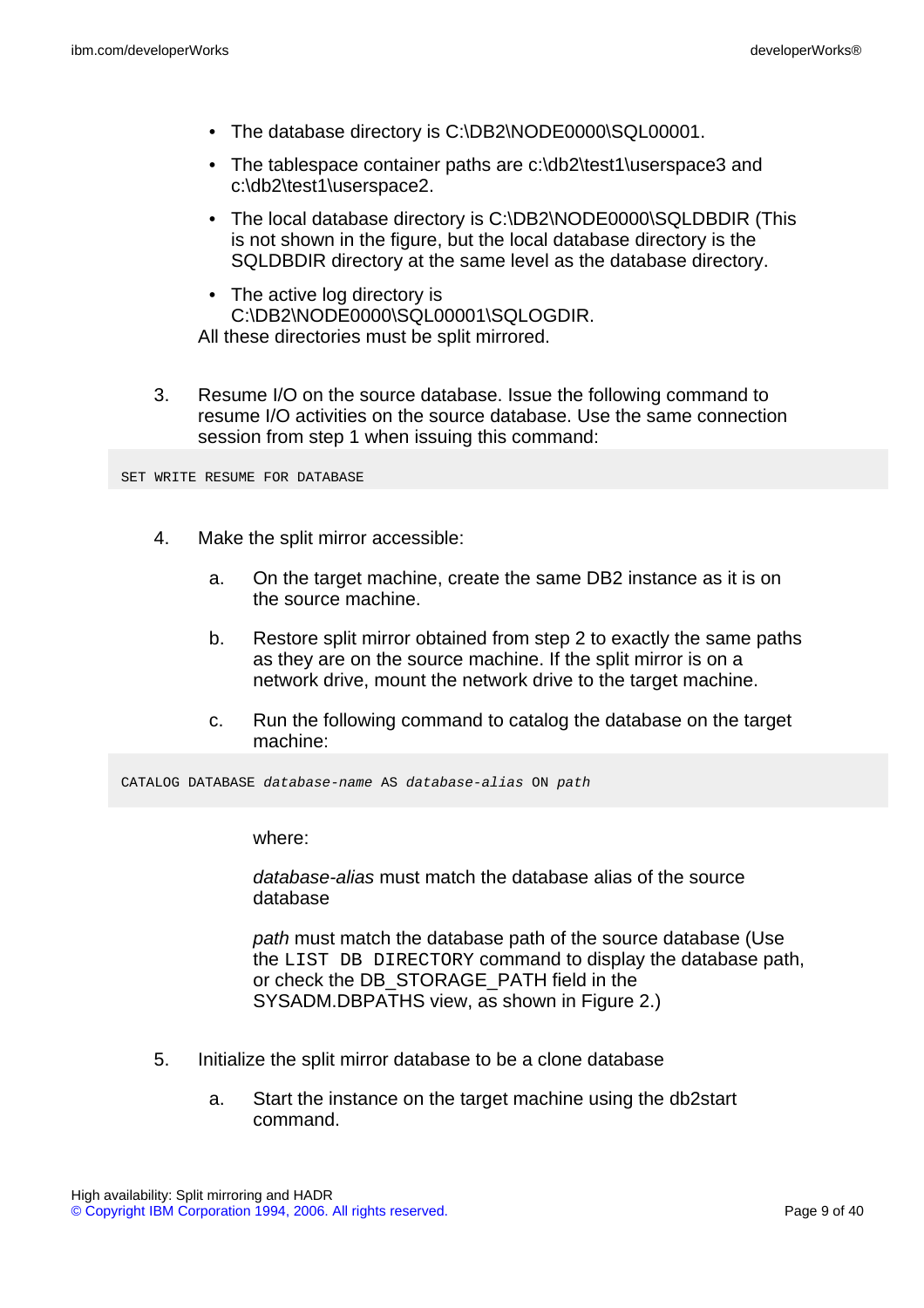b. Initialize the split mirror database using the snapshot option:

DB2INIDB database-alias AS SNAPSHOT

The preceding db2inidb command initiates a crash recovery, which rolls back all uncommitted transactions at the time of the split mirror, thereby making the database consistent. It is essential to have all the log files from the source that were active at the time of the split. The active log directory must not contain any log file that is not a part of the split mirror. After the completion of the crash recovery, the database is available for operation.

The Figure 3 summarizes the split mirror process using the snapshot option:

#### **Figure 3. Split mirror using the snapshot option**



## Creating a standby database using the db2inidb standby option

The db2inidb standby option creates a standby database of the source database, also known as the primary database.

When a split mirror is initialized as a standby database, it is immediately placed in rollforward pending state. Continually apply the inactive log files from the primary database as they become available, keeping the standby database current with the primary database. The log shipping method discussed earlier is used here to make the logs available to the standby database. If a failure occurs on the primary database, use the standby database to take over the primary database role.

The steps to creating a standby database using the db2inidb standby option are:

- 1. Suspend I/O on the primary database. Follow the same steps as in the snapshot scenario to suspend I/O on the primary database.
- 2. Split the mirror. Use the appropriate method to split mirror the primary database. The split mirror must contain the following:
	- The entire contents of the database directory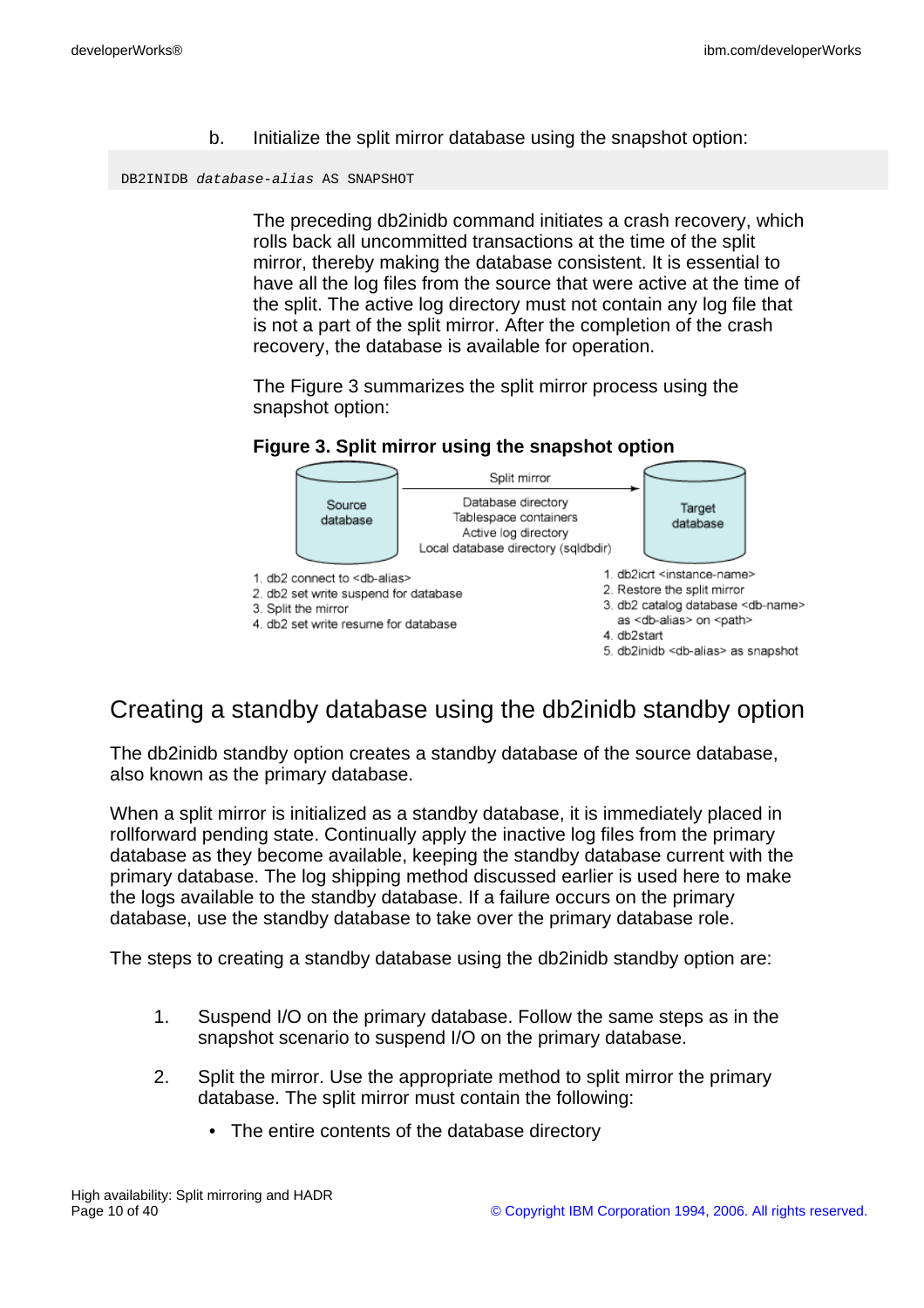- All the table space containers
- The local database directory

You do NOT need to split the active log directory in this scenario. How logs are handled is covered later.

- 3. Resume I/O on the source database. Follow the same steps as in the snapshot scenario to resume I/O on the primary database.
- 4. Make the split mirror accessible. Follow the same steps as in the snapshot scenario to make the split mirror accessible.
- 5. Initialize the spilt mirror database as a standby database. The following command initializes the database and puts it in a rollforward pending state, so logs from the primary database can be applied.

#### DB2INIDB database-alias AS STANDBY

6. Continuously apply the logs that have been archived by the primary database to the standby database using the ROLLFORWARD DATABASE command. To keep the standby database as current as possible, new inactive log files (these are logs that have been archived) from the primary database should be continually applied on the standby database as they become available. Do this by issuing the ROLLFORWARD DATABASE command on the standby database without using the STOP or COMPLETE option.

To make the logs files accessible to the standby database, use the log shipping method discussed in [Setting up log shipping.](setuplog)

Continuously apply the archived logs to the standby database using the ROLLFORWARD DATABASE command:

ROLLFORWARD DB database-alias TO END OF LOGS

- 7. Bringing the standby database online. In case of a failure on the primary database, you want the standby database to take over the primary database role by switching the database online. To switch the standby database online, perform the following:
	- a. Make the active log path accessible to the standby database. In step 6, you have only retrieved and applied the archived logs produced by the primary database to the standby database. You have not applied the active logs. When you are ready to bring the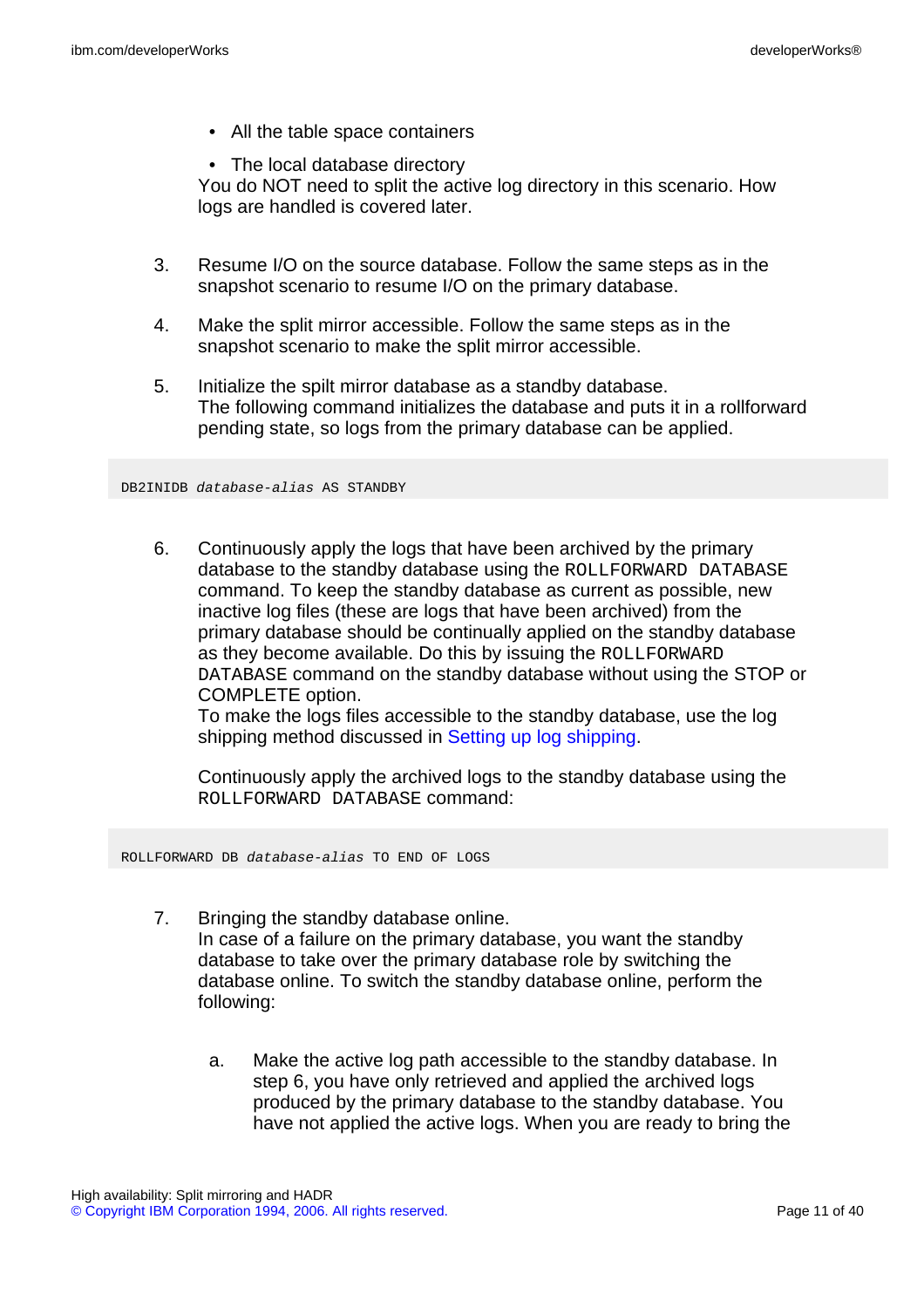standby database online, retrieve the active logs from the primary database and apply them on the standby. This retrieval process can be done manually, that is, copy the active logs from the primary database to the logpath directory of the standby server.

b. Rollforward database to end of logs and stop:

ROLLFORWARD DB database-alias TO END OF LOGS AND STOP

After the roll forward process is completed, the database is ready for use.

The following figure summarizes the split mirror process using the standby options:

#### **Figure 4. Split mirror using the standby option**



7. Bring the standby database online

db2 rollforward db <db-alias> to end of logs and stop

## Creating a backup image of the source database using the db2inidb mirror option

The mirror option of the db2inidb command is used to create a quick mirror file backup of the source database. The split mirror can be used to restore the source database if needed. This procedure can be used instead of performing the backup and restore database operations on the source database.

The steps to create a backup image of the source database using the db2inidb mirror option are:

- 1. Suspend I/O on the source database. Follow the same steps as in the snapshot scenario to suspend I/O on the source database.
- 2. Split the mirror. Use the appropriate method to split mirror the source database. The split mirror must contain the following: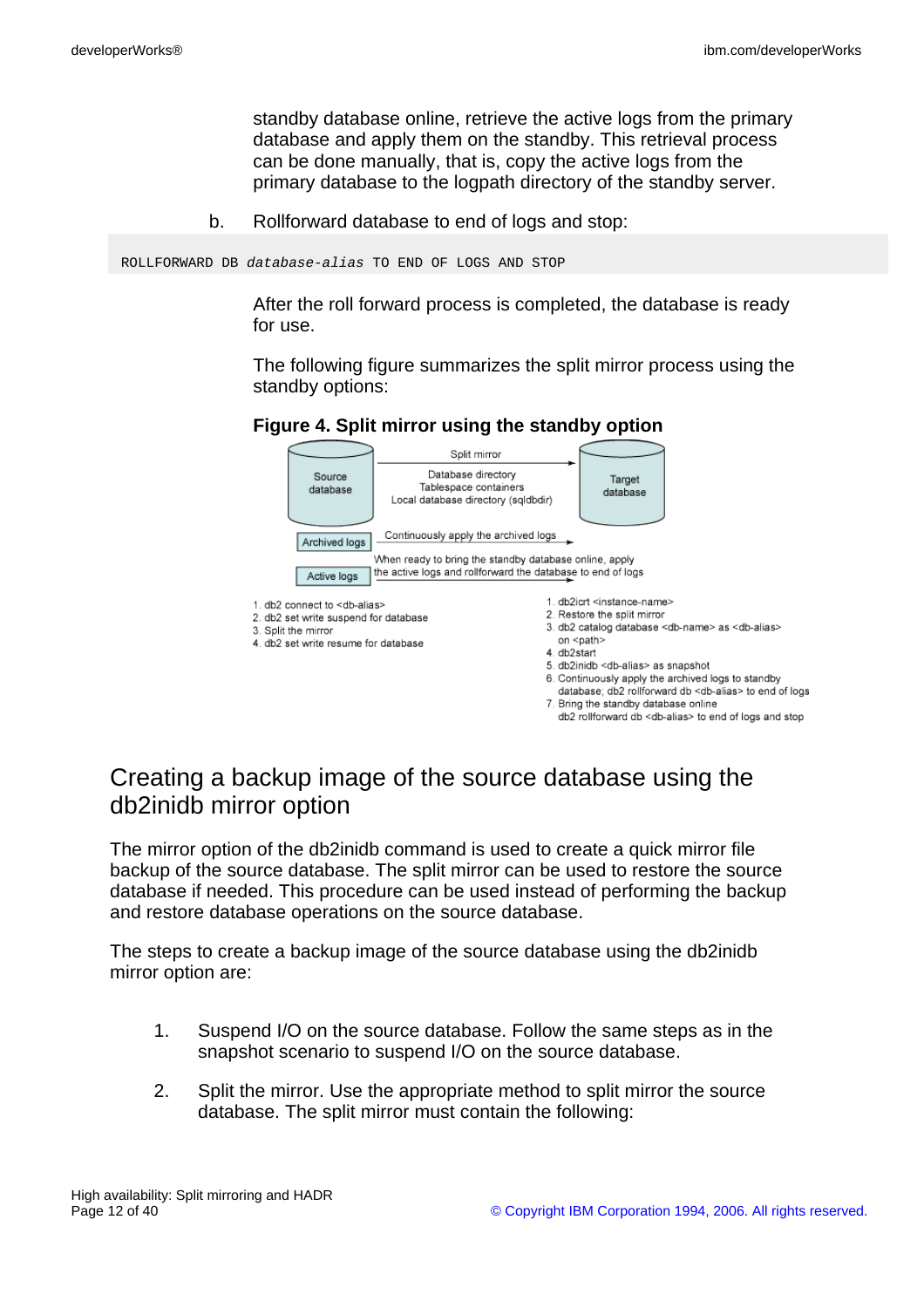- The entire contents of the database directory
- All the table space containers
- The local database directory You do NOT need to split the active log directory in this scenario.
- 3. Resume I/O on the source database. Follow the same steps as in the snapshot scenario to resume I/O on the source database.
- 4. Restore the source database using the split mirror image. There is no "target" database in this scenario. The intent of the mirror option is to use the mirror copy to recover the source database when needed.
	- a. Stop the instance using the db2stop command.
	- b. Copy the data files of the split mirror database over the original database.
	- c. Start the instance using the db2start command.
	- d. Issue the following command to initialize the split mirror database. This replaces the source database with the split mirror image and places it into a rollforward pending state, so logs can be re-applied.

DB2INIDB database-alias AS MIRROR

e. Roll forward the database to end of logs. After the roll forward process is completed, the database is ready for use.

ROLLFORWARD DB database-alias TO END OF LOGS AND STOP

Figure 5 summarizes a split mirror procedure using the mirror option:

#### **Figure 5. Split mirror using the mirror option**



## Split mirroring in a partitioned environment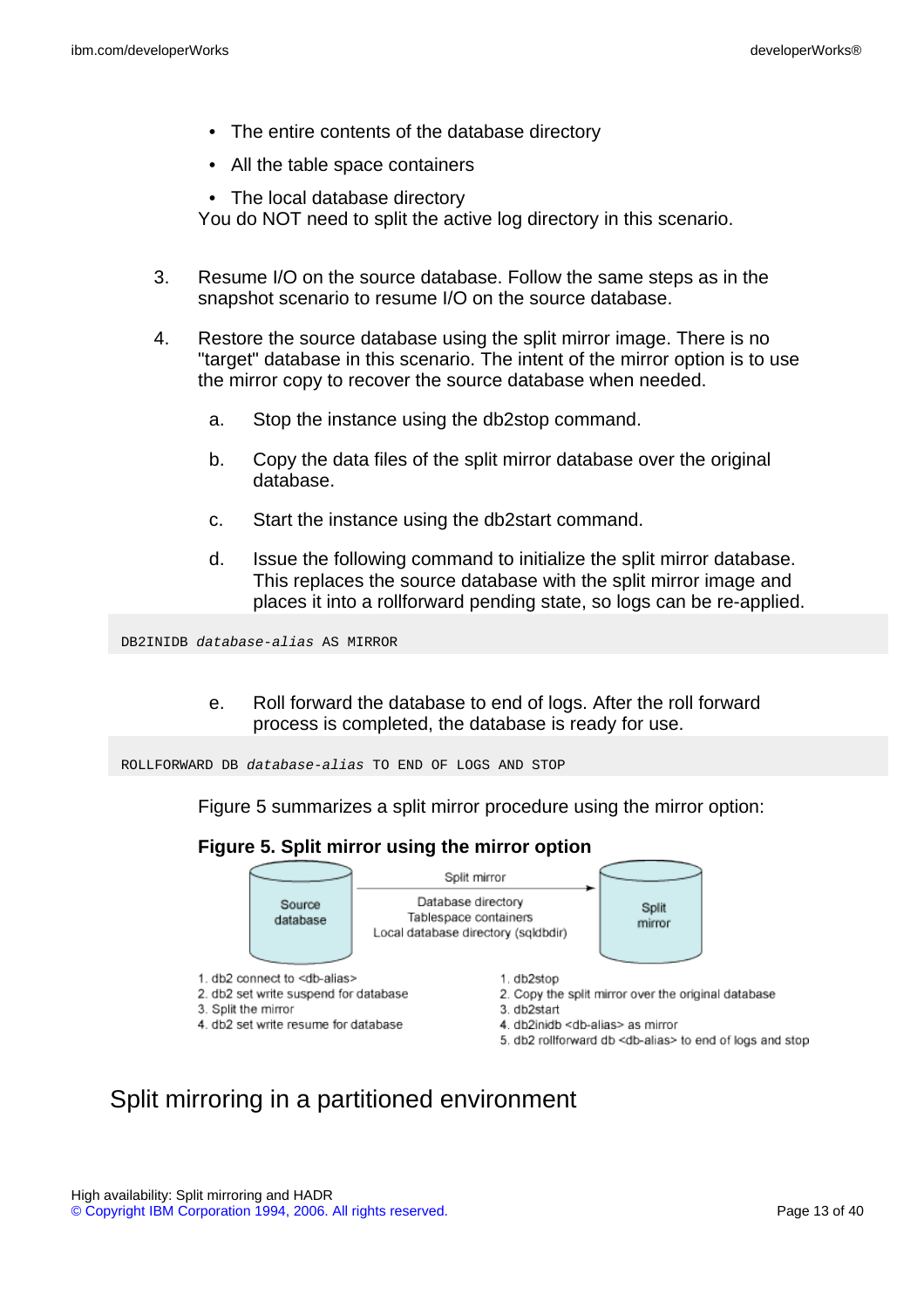In a partitioned database environment, suspend the I/O on each partition during the split mirror process. Resume the I/O on each partition afterwards. The same applies to the db2inidb tool, which must be run on each mirrored partition to initialize the database.

Because each partition is treated independently, the partitions can be suspended independently of one another. That means you do not need to issue a  $db2$  all to suspend I/O on all of the partitions. If each partition is to be suspended independently, suspend the catalog partition last. This is because an attempt to suspend I/O on any of the non-catalog nodes requires a connection to the catalog partition for authorization. If the catalog partition is suspended, then the connection attempt may hang.

The db2inidb tool does not require any connections to the database. Therefore, you can run the tool independently on each split mirror or use  $db2$  all to run it on all partitions simultaneously. The only requirement is for the database manager to be started.

To suspend writes on a database with 3 partitions, 0, 1, 2, with partition 0 being the catalog partition, issue the following command:

export DB2NODE=1 db2 terminate db2 connect to database-alias db2 set write suspend for database export DB2NODE=2 db2 terminate db2 connect to database-alias db2 set write suspend for database export DB2NODE=0 db2 terminate db2 connect to database-alias db2 set write suspend for database

To run db2inidb on all partitions simultaneously, issue:

db2\_all "db2inidb database-alias as db2inidb-option"

# Section 5. High availability disaster recovery (HADR)

DB2 High availability disaster recovery (HADR) is a database replication feature that provides a high availability solution. HADR is currently available in the single-partitioned database environment only.

Two machines are involved in an HADR setup: the primary and secondary. The primary machine is where the source database is stored. As transactions are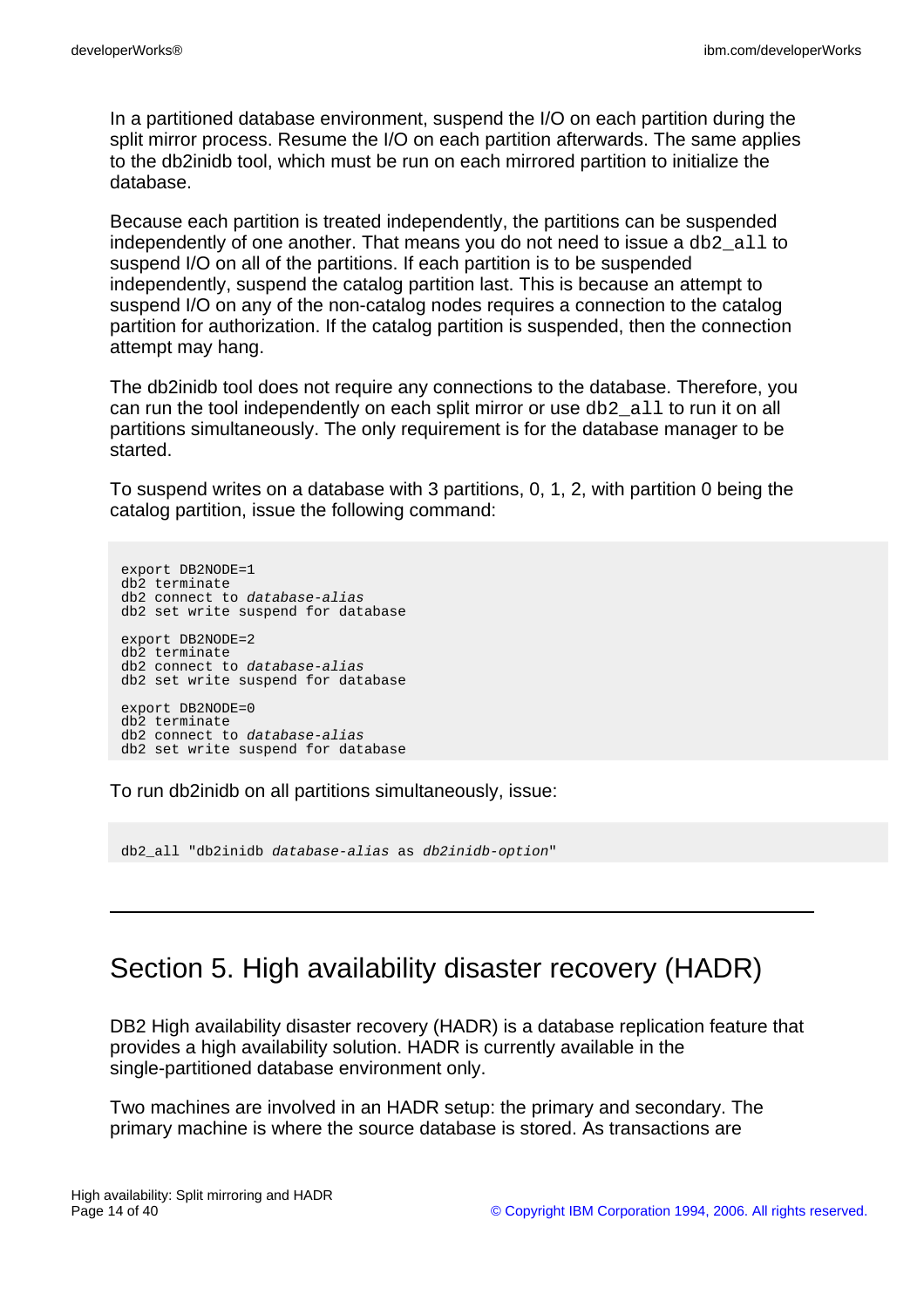processed at the source database, database logs are automatically shipped to the secondary server. The secondary server stores a database that is cloned from the source database. It can be initialized using database restore or by split mirroring. When HADR is started, log files are received and they are replayed on the secondary. Through continuous log replay, the secondary database keeps a replica of the primary database and acts as a standby database.



#### **Figure 6. An overview of HADR**

When a failure occurs on the primary, the standby database takes over the transactional workload and becomes the new primary database. If the failed machine becomes available again, it can be resynchronized and catch up with the new primary database. The old primary database then becomes the new standby database.

#### **Figure 7. Standby database taking over primary role**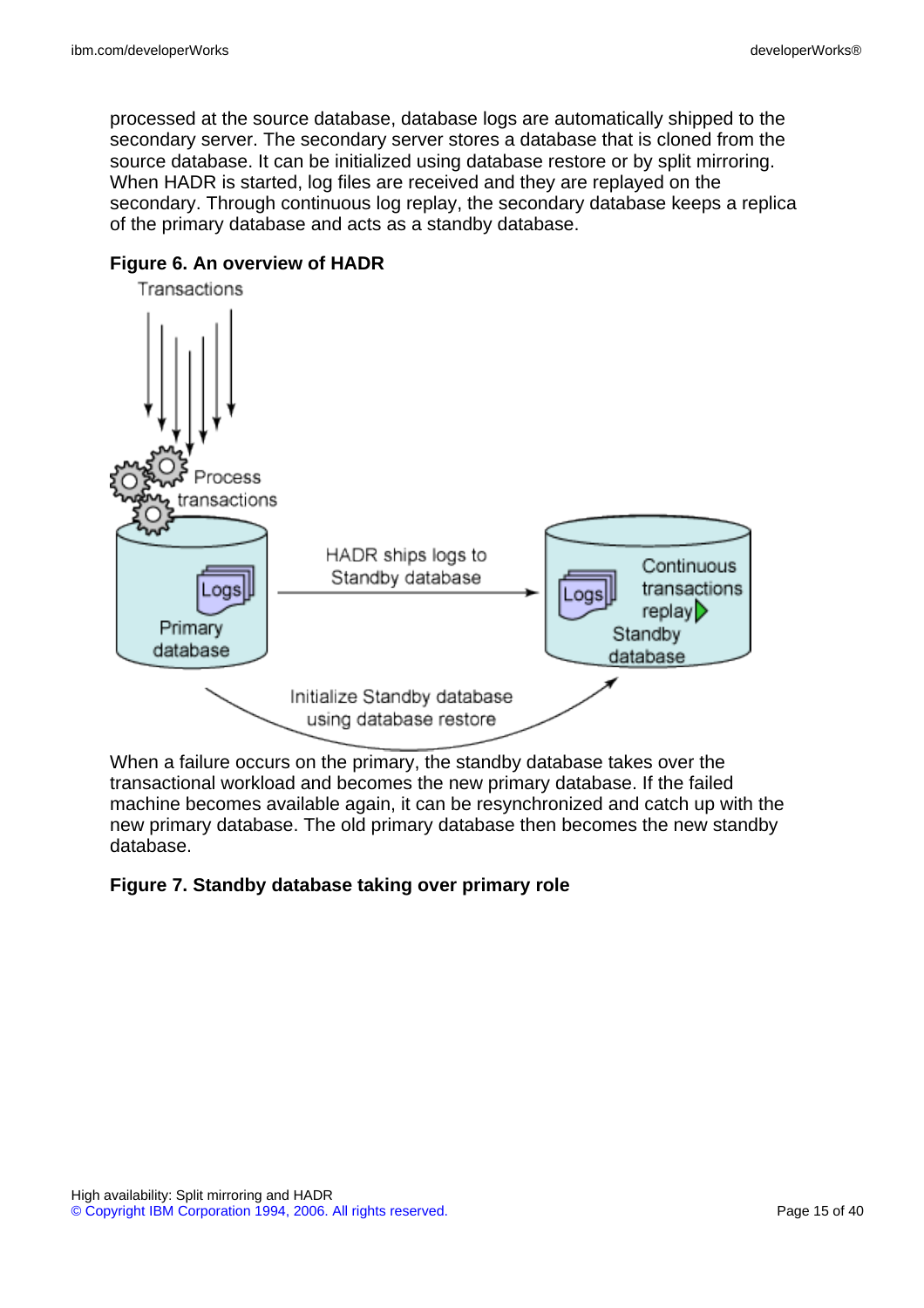

**Figure 8. New standby database resynchronizes and catches up with the new primary DB**



## HADR database configuration parameters

To set up an HADR environment, update certain database configuration parameters.

First of all, archival logging must be enabled on the primary database. See the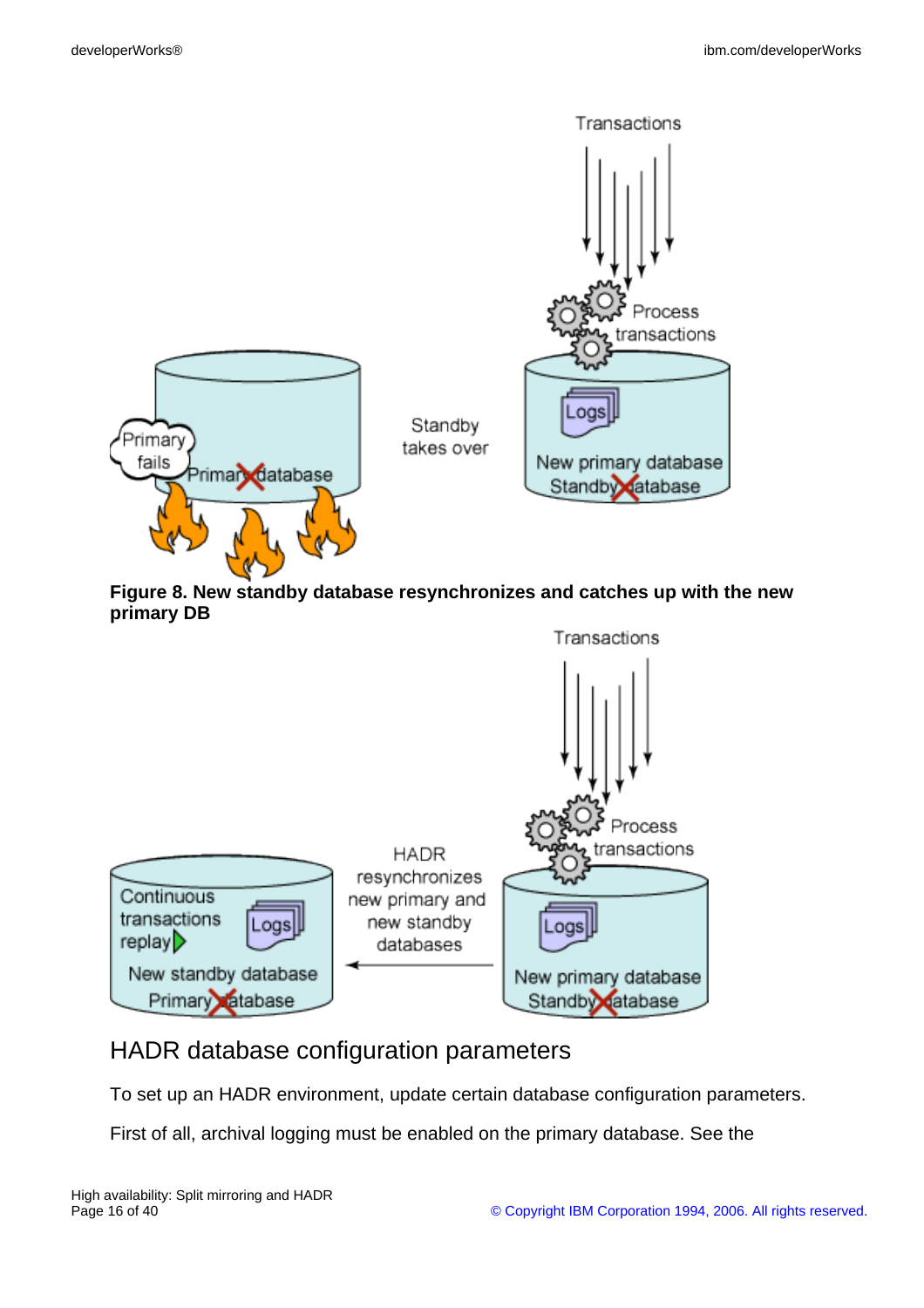[Backup and Recovery tutorial](http://www.ibm.com/developerworks/offers/lp/db2cert/db2-cert731.html?S_TACT=105AGX19&S_CMP=db2cert) to learn how to enable archival logging.

Table 1 lists descriptions of the database configuration parameters related to HADR. An example of how to update them appears later in the tutorial.

| <b>HADR-Related DB CFG</b> | <b>Description</b>                                                                                                                                                                                                                                                               |
|----------------------------|----------------------------------------------------------------------------------------------------------------------------------------------------------------------------------------------------------------------------------------------------------------------------------|
| HADR_LOCAL_HOST            | Specifies the local host for<br><b>HADR TCPIP</b><br>communication. Either a host<br>name or an IP address can<br>be used.                                                                                                                                                       |
| HADR LOCAL SVC             | Specifies the TCPIP service<br>name or port number for<br>which HADR process<br>accepts connections on the<br>local host. This port cannot<br>be the same as the<br><b>SVCENAME or SVCENAME</b><br>+1 of the HADR instance.                                                      |
| HADR_REMOTE_HOST           | Specifies the TCPIP host<br>name or IP address of the<br>remote HADR node.                                                                                                                                                                                                       |
| HADR REMOTE SVC            | Specifies the TCPIP service<br>name or port number for<br>which HADR process<br>accepts connections on the<br>remote node. This port<br>cannot be the same as the<br><b>SVCENAME or SVCENAME</b><br>+1 of the remote instance.                                                   |
| HADR_REMOTE_INST           | Specifies the instance name<br>of the remote server.<br>Administration tools, such as<br>the DB2 Control Center, use<br>this parameter to contact the<br>remote server.                                                                                                          |
| HADR_TIMEOUT               | Specifies the time (in<br>seconds) that the HADR<br>process waits before<br>considering a<br>communication attempt to<br>have failed. The default<br>value is 120 seconds.                                                                                                       |
| <b>HADR SYNCMODE</b>       | Specifies the<br>synchronization mode. It<br>determines how primary log<br>writes are synchronized with<br>the standby when the<br>systems are in peer state.<br>Valid values are: SYNC,<br>NEARSYNC, ASYNC. The<br>default value is NEARSYNC.<br>(Peer state is discussed later |

**Table 1. HADR-related database configuration parameters**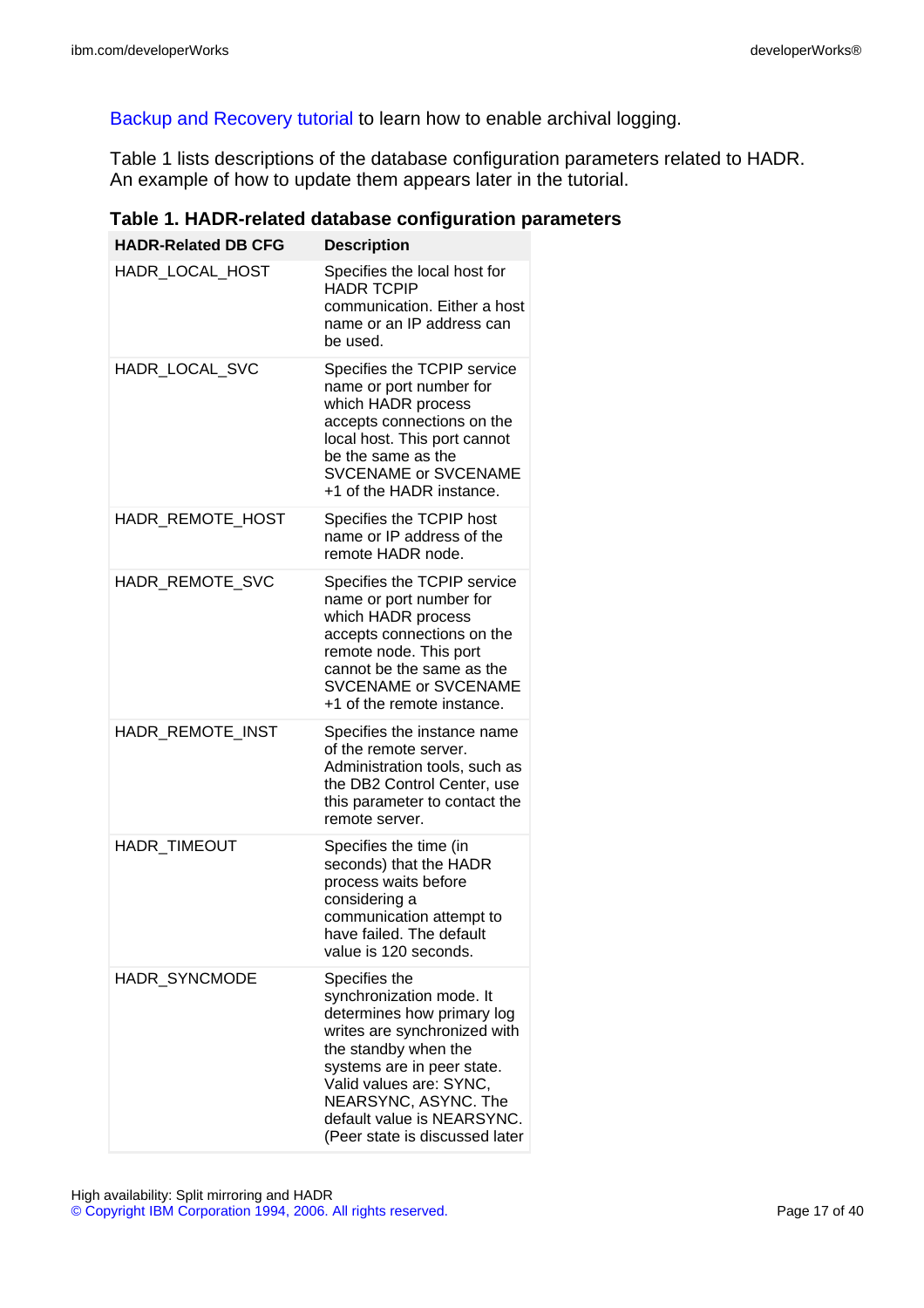|              | in this section)                                                                                                                                           |
|--------------|------------------------------------------------------------------------------------------------------------------------------------------------------------|
| HADR_DB_ROLE | Specifies the current role of<br>a database. Valid values are:<br>STANDARD, PRIMARY, and<br>STANDBY STANDARD<br>means the database is not<br>HADR-enabled. |

## HADR database states

When the standby database is first started, it enters the local catch-up state. Log files (if any) found in the local log path are read and replayed to the standby database.

When the end of local log file is reached, the standby database enters the remote catch-up state. It replays log pages from the primary's archived logs as well as the active logs until the standby database is caught up to the last active log.

When all of the log files on the primary system have been replayed, the primary and standby databases enter the peer state.

In the peer state, log pages are shipped and applied to the standby database whenever the primary database flushes log pages to disk. Specify one of the three synchronization modes to protect from potential loss of data. Details of the synchronization modes are discussed in the next section.

#### **Figure 9. HADR database states**



## HADR synchronization modes

Recall that when an HADR pair is in the peer state, log pages that are flushed to the log file on disk at the primary database are shipped and applied to the standby database. To indicate how log writing is managed between the primary and standby databases, a synchronization mode is specified. There are three synchronization modes: SYNC (Synchronous), NEARSYNC (Near Synchronous), and ASYNC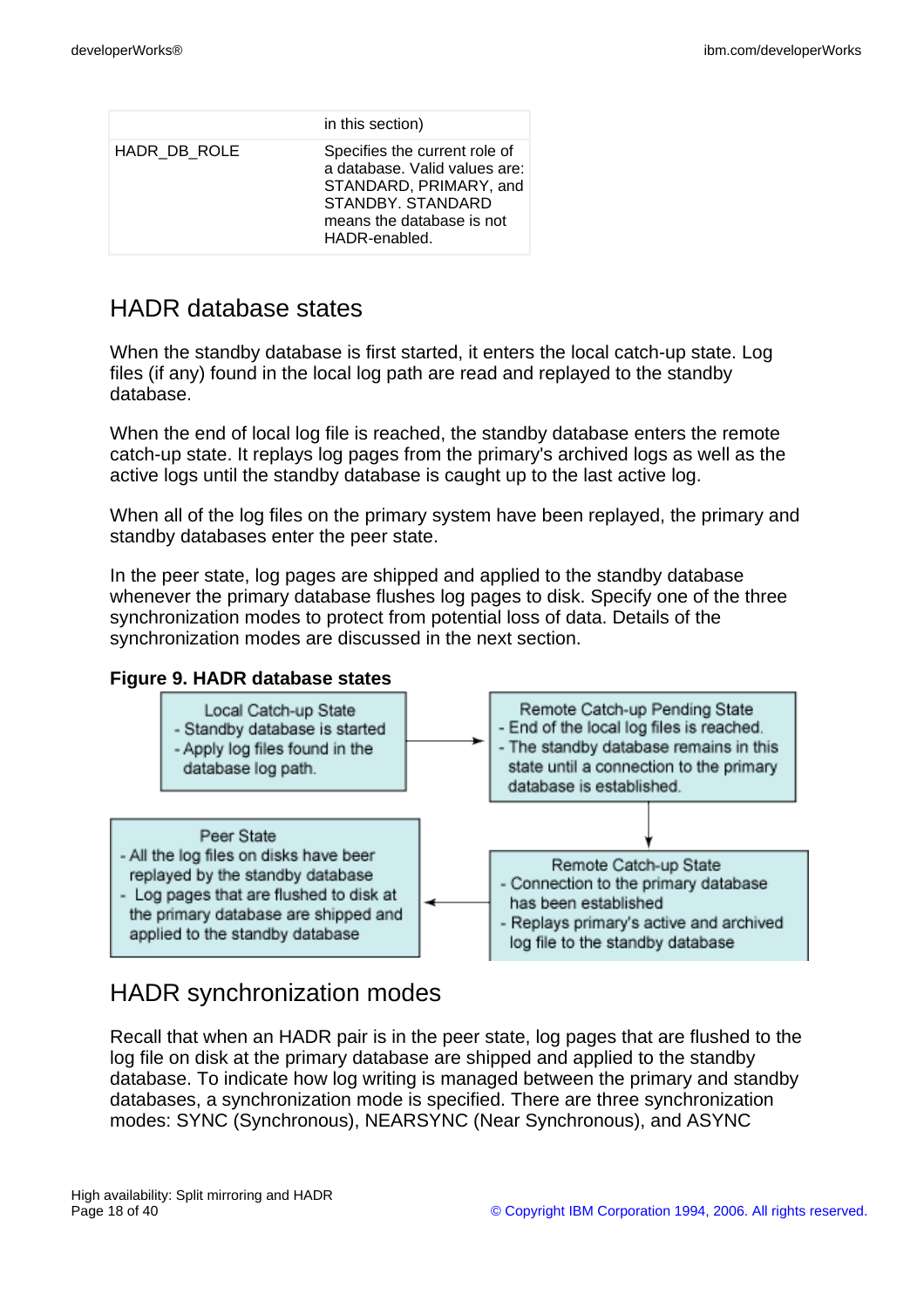(Asynchronous).

#### **SYNC**

In synchronous mode, log writes are considered successful only when:

- Logs are written to log files on the primary database
- The primary database has received acknowledgement from the standby database that logs are successfully written to log files on the standby database

#### **Figure 10. Synchronization mode -- SYNC**



#### **NEARSYNC**

Log records in the primary and standby databases are almost (or near) synchronous because log writes are considered successful only when:

- Log records have been written to the log files on the primary database
- The primary database has received acknowledgement from the standby database that logs are successfully written to main memory on the standby database

#### **Figure 11. Synchronization mode -- NEARSYNC**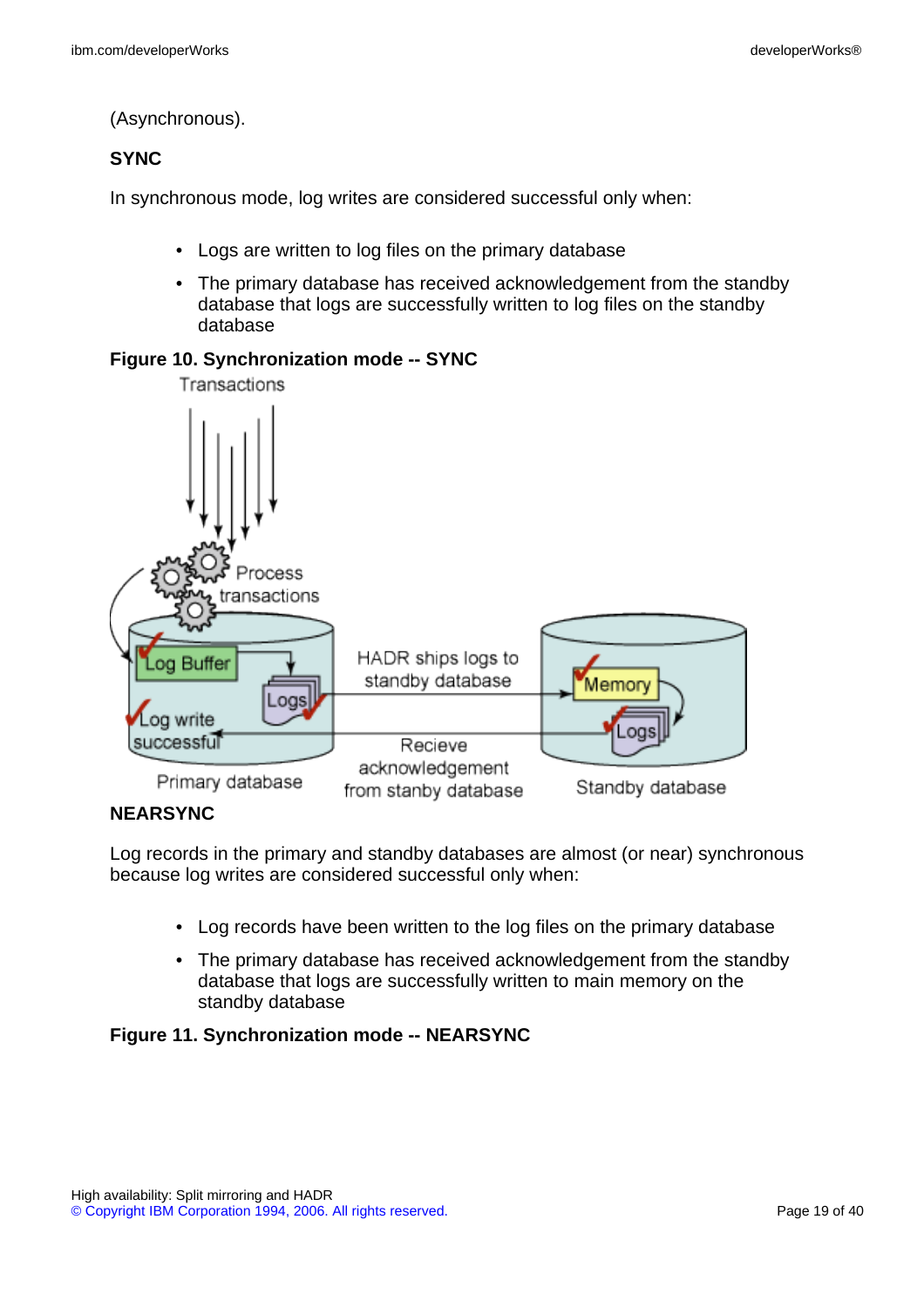

### **ASYNC**

In this mode, the primary database does not wait for acknowledgement from the standby database. Log writes are considered successful only when:

- Log records have been written to the log files on the primary database
- Log records have been delivered to the standby database; no acknowledgement is expected

#### **Figure 12. Synchronization mode -- ASYNC**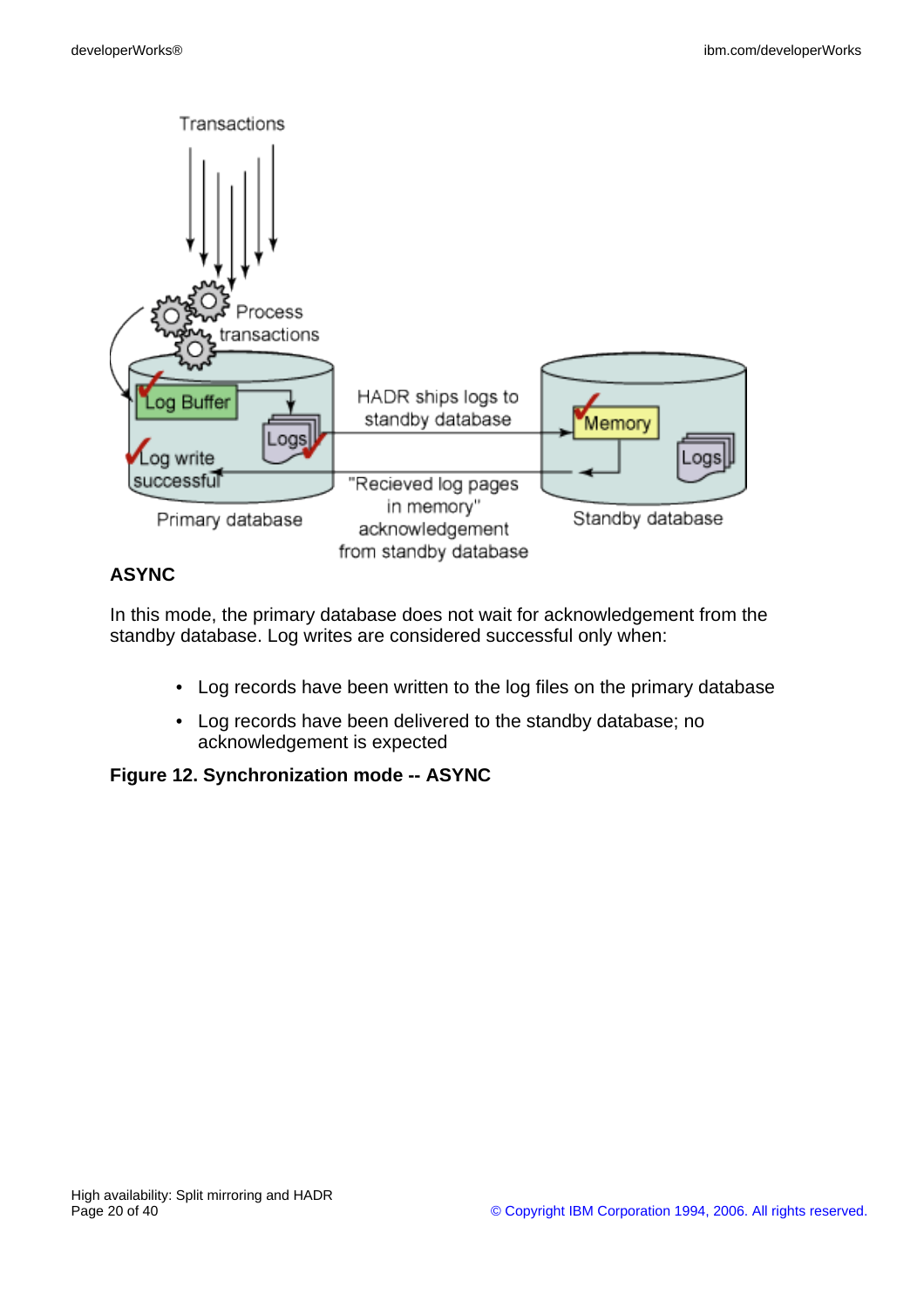

## HADR commands overview

HADR is managed by three simple commands:

- START HADR
- STOP HADR
- TAKENOVER HADR

The syntax of the commands follows:

```
START HADR ON DATABASE database-alias
[USER userid] [USING password]
AS PRIMARY | STANDBY [BY FORCE]
STOP HADR ON DATABASE database-alias
[USER userid] [USING password]
TAKEOVER HADR ON DATABASE database-alias
[USER userid] [USING password]
[BY FORCE]
```
Issuing the START HADR command with either the AS PRIMARY or AS STANDBY option changes the database role to the one specified if the database is not already in that role. This command also activates the database, if it is not already activated.

The STOP HADR command changes an HADR database (either primary or standby) into a standard database. Any database configuration parameters related to HADR remain unchanged so that the database can easily be reactivated as an HADR database.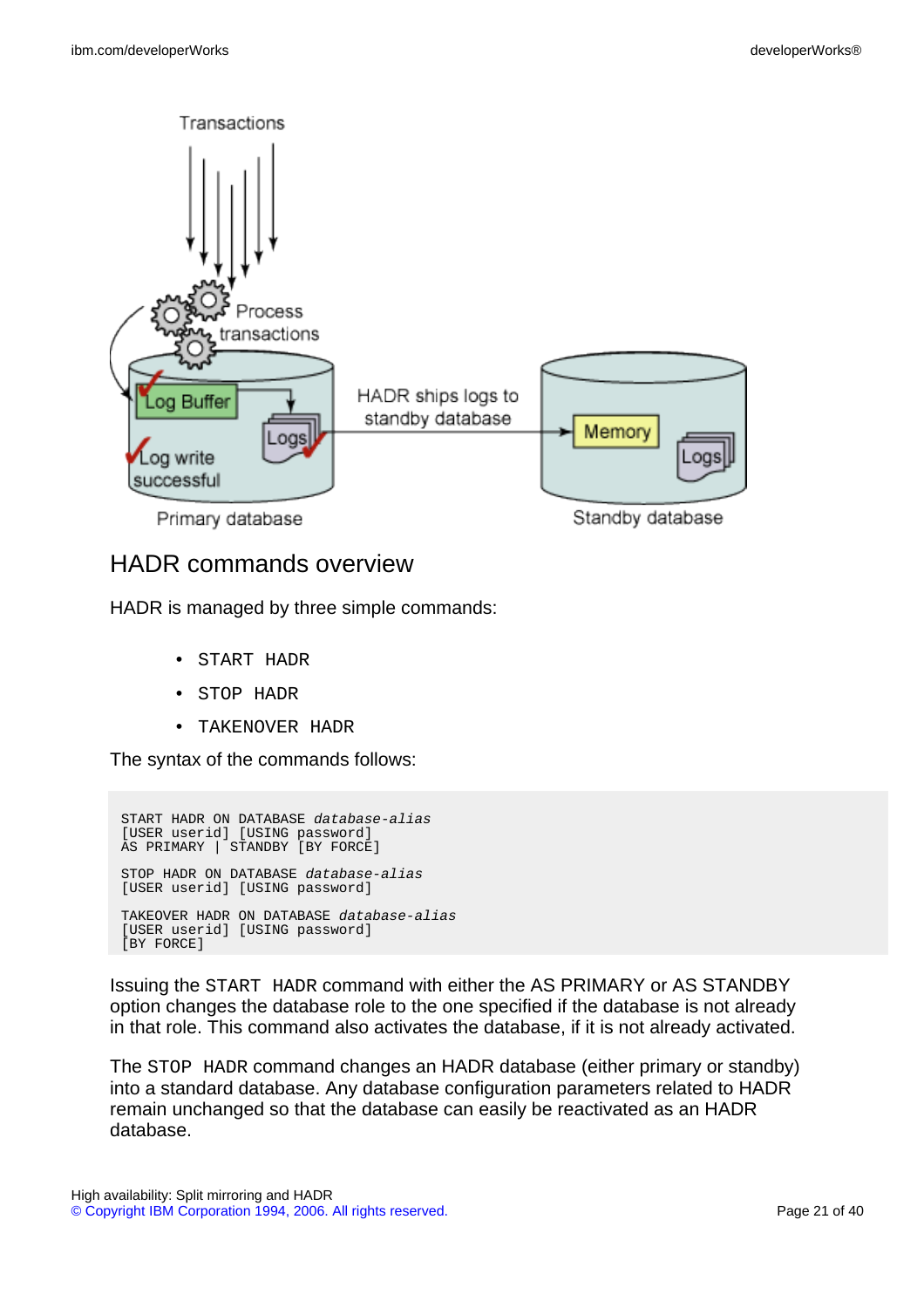The TAKEOVER HADR command, which you can issue on the standby database only, changes the standby database to a primary database. When you do not specify the BY FORCE option, the primary and standby databases switch roles. When you specify the BY FORCE option, the standby database unilaterally (without changing the primary to standby) switches to become the primary database. In this case, the standby database attempts to stop transaction processing on the old primary database. However, there is no guarantee that transaction processing will stop. Use the BY FORCE option to force a takeover operation for failover conditions only. To whatever extent possible, ensure that the current primary has definitely failed or shut it down, prior to issuing the TAKEOVER HADR command with the BY FORCE option.

## Initializing HADR

Now that you have learned the concept of HADR, you are ready to learn how to set up an HADR environment.

In Table 2, you are going to set up an HADR environment for a database called TEST1. TEST1 resides on database server server1.torolab.ibm.com, under instance DB2INST1. The service port number, or SVCENAME, of DB2INST1 is 50000.

Use another database server, server2.torolab.ibm.com, as the standby server. TEST1 currently does not exist on the standby server.

#### **Table 2. Setting up an HADR environment**

| <b>Server</b><br><b>Name</b> | <b>Instance</b><br><b>Name</b>   | <b>SVCENAMI Database</b><br>or Port<br><b>Number</b> | <b>Name</b>       |
|------------------------------|----------------------------------|------------------------------------------------------|-------------------|
|                              | server1.torola0biloml\$com 50000 |                                                      | TEST <sub>1</sub> |
|                              | server2.torola0biloml\$com 50000 |                                                      | --                |

To initialize HADR for the first time, perform the following five steps as Figure 13 shows:

#### **Figure 13. Steps to initialize an HADR environment**



1. Identify the primary and the standby servers. Determine the host name,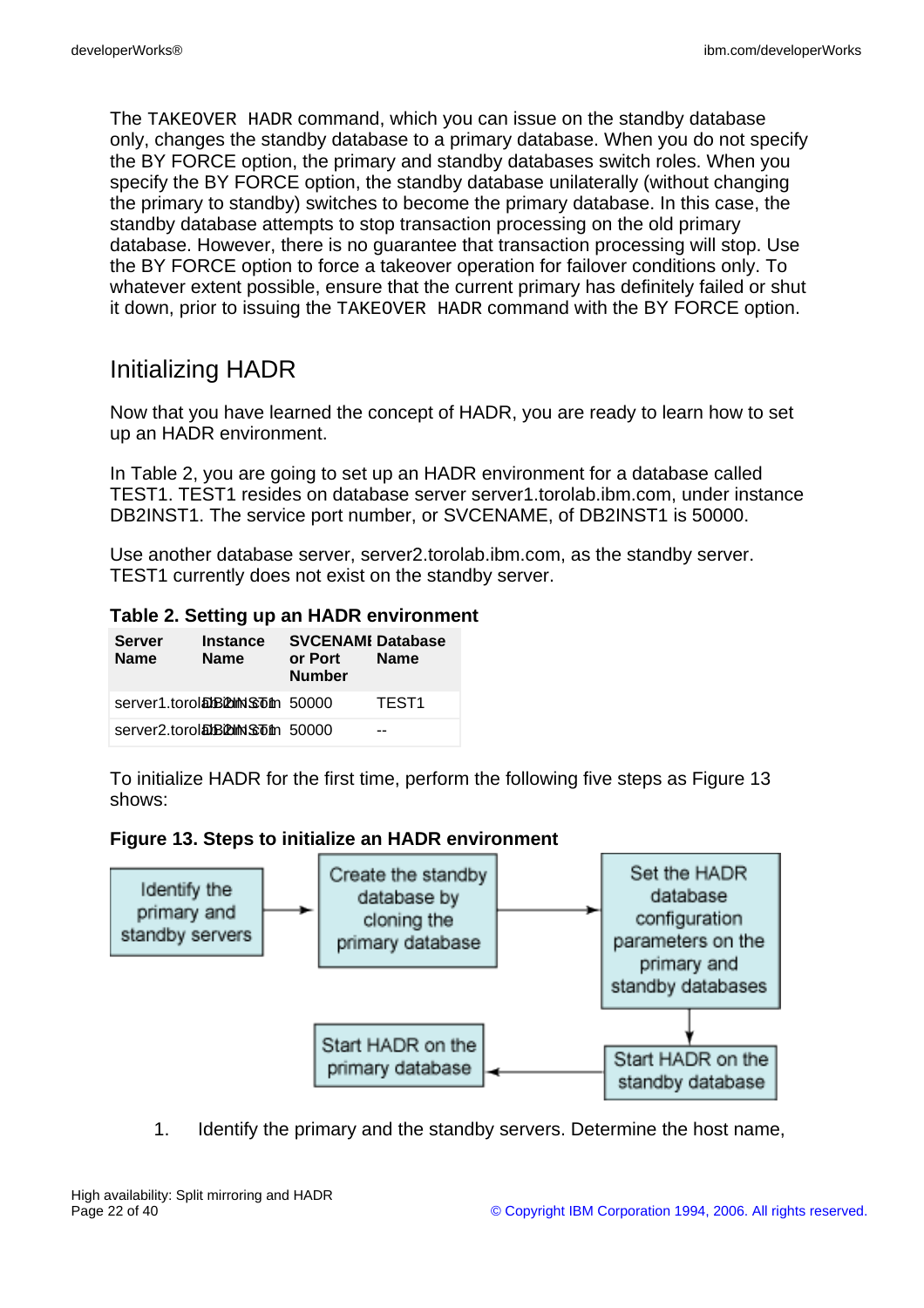host IP address, and the service name or port number for each of the HADR databases.

You have already identified the primary and standby servers. The primary server is server1. The standby server is server2.

Make sure that these two servers can communicate with each other through TCPIP. Try pinging each other using their hostnames; there should be no errors. If the hostnames do not work, try using their TCPIP addresses. Use the alternative that works best for your HADR configuration.

- 2. Create the standby database by cloning the primary database. There are two options to clone the primary database:
	- One option is to take a backup of the primary database and restore it on the standby server. This option uses the standard backup and restore method.
	- Another option to clone the primary database is by split mirroring. Make a split mirror of the primary database and initialize it on the standby server. When initializing the mirror, the standby option must be used with the db2inidb command for the mirror and the snapshot options to work.

In this example, use the backup/restore method to create the standby database.

First take a backup of the primary database, TEST1, on server1:

BACKUP DB test1

Next, ftp the backup image over to the standby server and restore it.

Strict symmetry of table space and container configuration is required on the standby database. The name, path, and size of the containers must match the primary database. The names of the databases must be the same. If any of the configurations does not match, HADR might fail to replicate the data to the standby database. Therefore, before restoring the database, make sure the standby server has the same architectural setup as the primary server.

Restore the backup image to the same location as it is on the primary server. On the primary server, a LIST DB DIRECTORY shows:

| Database alias           | $=$ TEST1    |
|--------------------------|--------------|
| Database name            | $=$ TEST1    |
| Local database directory | $= C$ :      |
| Database release level   | $= b.00$     |
| Comment                  |              |
| Directory entry type     | $= Indirect$ |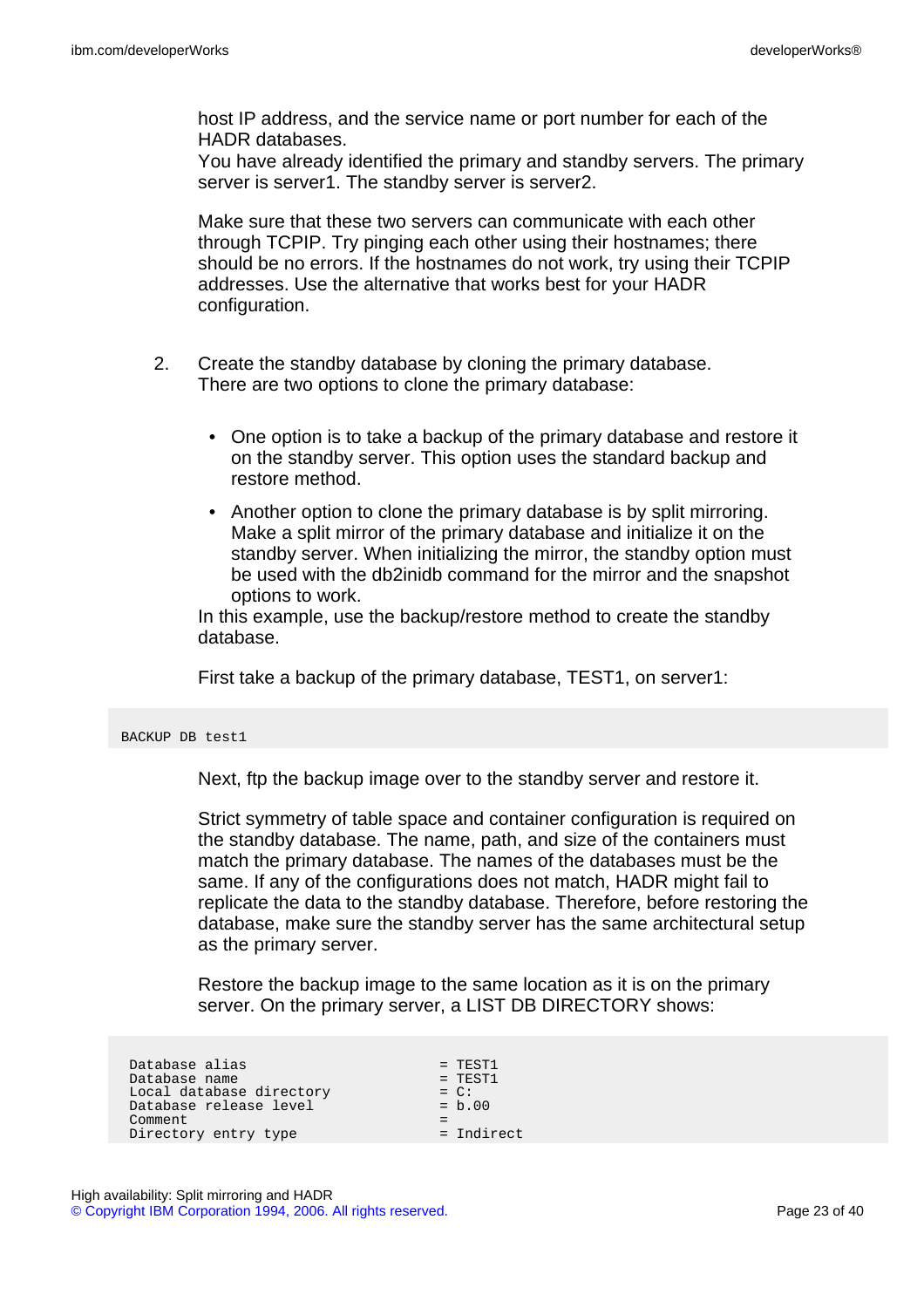Catalog database partition number  $= 0$ Alternate server hostname Alternate server port number =

> The database resides on the C: drive on the primary server. When restoring the backup image on the standby server, restore it to C: drive as well. On the standby server, server2, issue the following command to restore the TEST1 database:

RESTORE DB test1 ON C:

After the restore is completed, the database is put in rollforward pending state. This is because the backup was taken from a database that is enabled for archival logging. DO NOT issue the ROLLFORWARD command to bring the database out of the rollforward pending state. The database must remain in this state in order to start HADR as a standby database properly.

- 3. Set the following HADR configuration parameters on both the primary and standby databases:
	- HADR\_LOCAL\_HOST
	- HADR\_LOCAL\_SVC
	- HADR REMOTE HOST
	- HADR\_REMOTE\_SVC
	- HADR\_REMOTE\_INST
	- HADR\_SYNCMODE
	- LOGINDEXBUILD

Set the database configuration parameter LOGINDEXBUILD to ON in an HADR environment. Otherwise, any index creation, recreate, or reorganization on the current or future primary database server might not be recovered on the current or future standby database server using HADR. Those indexes which cannot be recovered are marked as invalid and are rebuilt implicitly either at the end of the HADR takeover process or after the HADR takeover process when the underlying tables are to be accessed.

On each server, assign an unused TCPIP port for HADR to use. There are no strict rules for choosing a port number for HADR; as long as it is not being used by another application and it is not equal to SVCENAME or SVCENAME+1, it can be used.

On the primary server, use port 70000 for HADR. Update the Windows\System32\drivers\etc\services file to add the following line: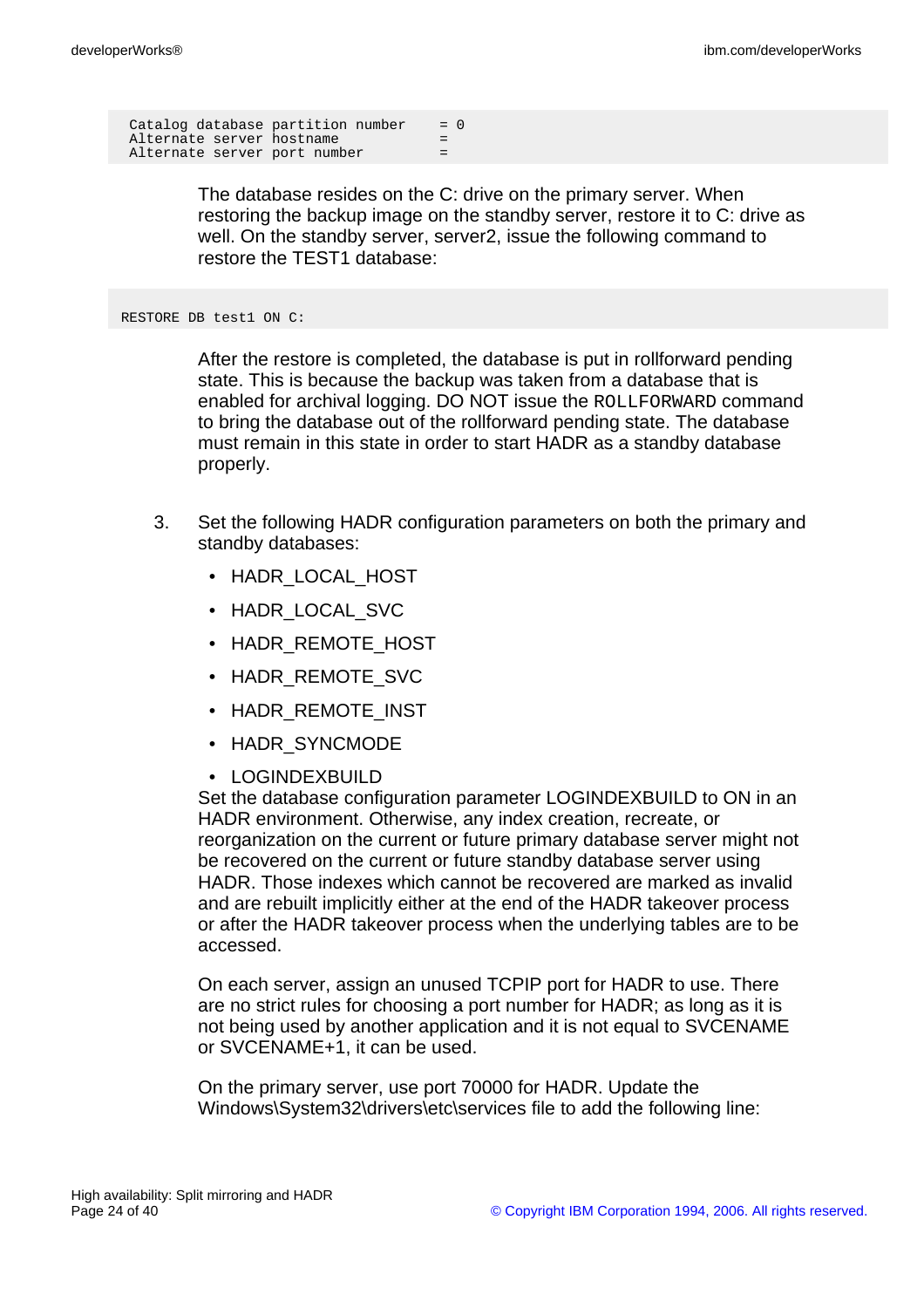Hadr\_port 70000/tcp

On the standby server, use port 80000 for HADR. (You could use port 70000 if it meets the rules described in Table 1. For illustration purpose, we chose 80000 so it is easier to distinguish between the primary server port and standby server port.)

Add the following line in the services file on the standby server:

Hadr\_port 80000/tcp

Use the default value for HADR\_SYNCMODE, which is NEARSYNC.

Now you have all the information necessary to configure the HADR parameters. Issue the following commands to configure the parameters on the standby server:

UPDATE DB CFG FOR test1 USING HADR\_LOCAL\_HOST server2.torolab.ibm.com UPDATE DB CFG FOR test1 USING HADR\_LOCAL\_SVC 80000 UPDATE DB CFG FOR test1 USING HADR\_REMOTE\_HOST server1.torolab.ibm.com UPDATE DB CFG FOR test1 USING HADR\_REMOTE\_SVC 70000 UPDATE DB CFG FOR test1 USING HADR\_REMOTE\_INST db2inst1 UPDATE DB CFG FOR test1 USING LOGINDEXBUILD on

On the primary database server, configure the same set of parameters:

UPDATE DB CFG FOR test1 USING HADR\_LOCAL\_HOST server1.torolab.ibm.com UPDATE DB CFG FOR test1 USING HADR\_LOCAL\_SVC 70000 UPDATE DB CFG FOR test1 USING HADR\_REMOTE\_HOST server2.torolab.ibm.com UPDATE DB CFG FOR test1 USING HADR\_REMOTE\_SVC 80000 UPDATE DB CFG FOR test1 USING HADR\_REMOTE\_INST db2inst1 UPDATE DB CFG FOR test1 USING LOGINDEXBUILD on

4. Start HADR on the standby database using the START HADR command:

START HADR ON DB test1 AS STANDBY

Start the standby database before starting the primary database. If you start the primary database first, the startup procedure fails if the standby database is not started within the time period specified by the HADR TIMEOUT database configuration parameter.

5. Start HADR on the primary database, as in the following example:

START HADR ON DB test1 AS PRIMARY

HADR is now started on the primary and standby databases.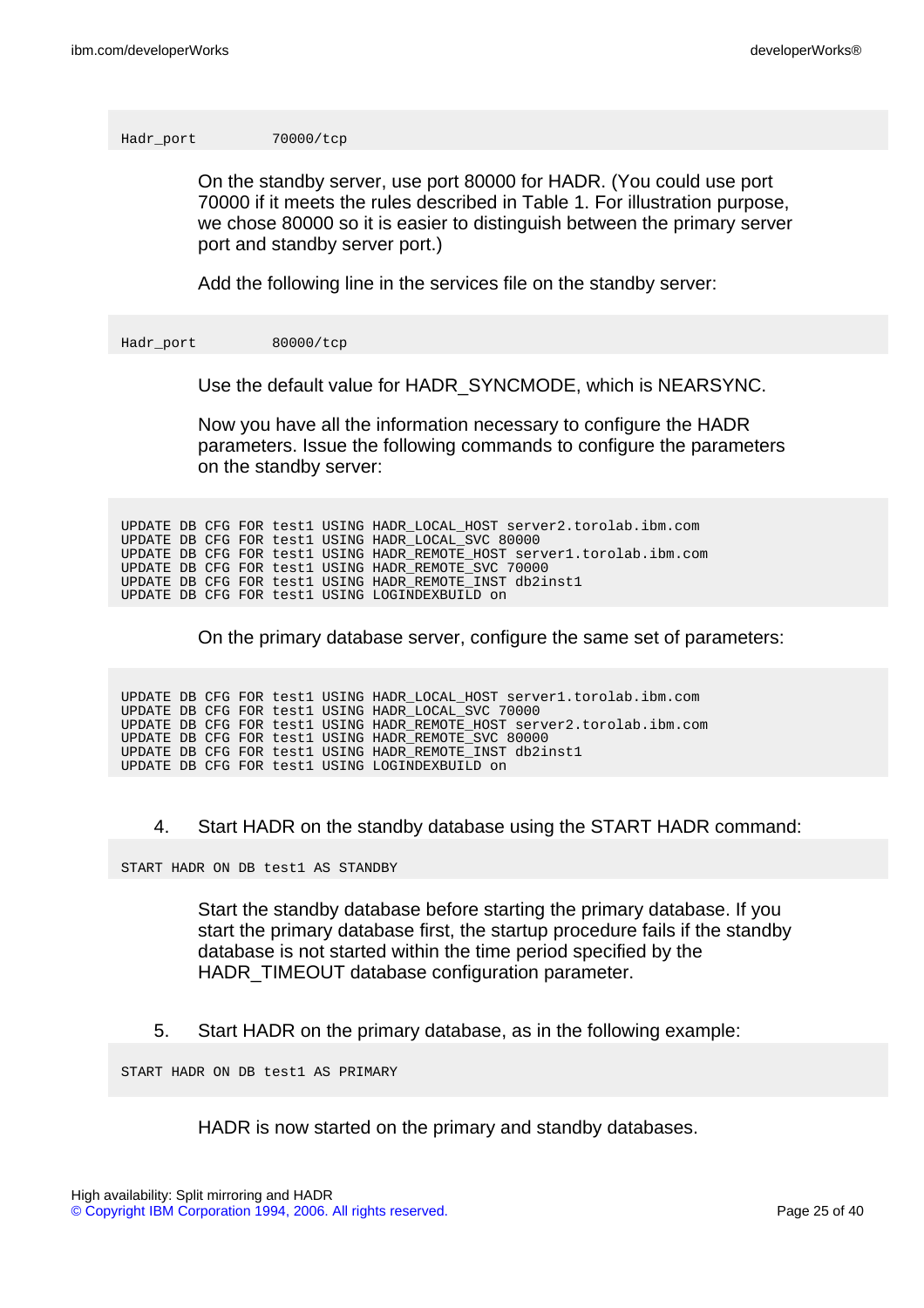When the primary server is first started, it waits for the standby server to contact it. If the standby server does not make contact with the primary after a specific period of time, HADR does not start. This timeout period is configurable using the HADR\_TIMEOUT configuration parameter (see Table 1). The purpose is to avoid two systems accidentally starting up as primary at the same time.

During the HADR startup process, the databases go through the following states: local catch-up, remote catch-up pending, remote catch-up and peer. Logs are shipped automatically from the primary server to the standby server, and then replayed on the standby server. This is to ensure that the standby database is "up to date" with the primary database.

It is highly recommended that the database configuration parameters and database manager configuration parameters be identical on the systems where the primary and standby databases reside. Otherwise, the standby database does not perform the same way as the primary database.

One exception is the LOGFILSIZ database configuration parameter. The value of this parameter is ignored by the standby server. The standby server automatically creates log files that match the size of the log files on the primary database. This guarantees identical log files on both databases.

### Performing a takeover -- switching database roles

Now you have set up an HADR environment. In the case where the primary server becomes unavailable, perform an HADR takeover operation and let the standby database take over the primary database role, ensuring minimal interruption to users that are connected. Perform an HADR takeover in one of the following two ways:

- Switch the database roles between the primary and standby, that is, standby becomes primary, primary becomes standby
- Failover from primary to standby

The database role switching option causes any applications currently connected to the HADR primary database to be forced off. This action is designed to work in coordination with the DB2 automatic client reroute feature. With automatic client reroute enabled, existing connections are forced off during the takeover and reestablished to the new primary server after the takeover. New client connections to the old primary database are automatically rerouted to the new primary server. (Automatic client rerouting is discussed in detail later.)

To switch database roles, issue the TAKEOVER HADR command on the standby database. The command can only be issued on the standby database and only when it is in peer state. Get the HADR status of a database using the GET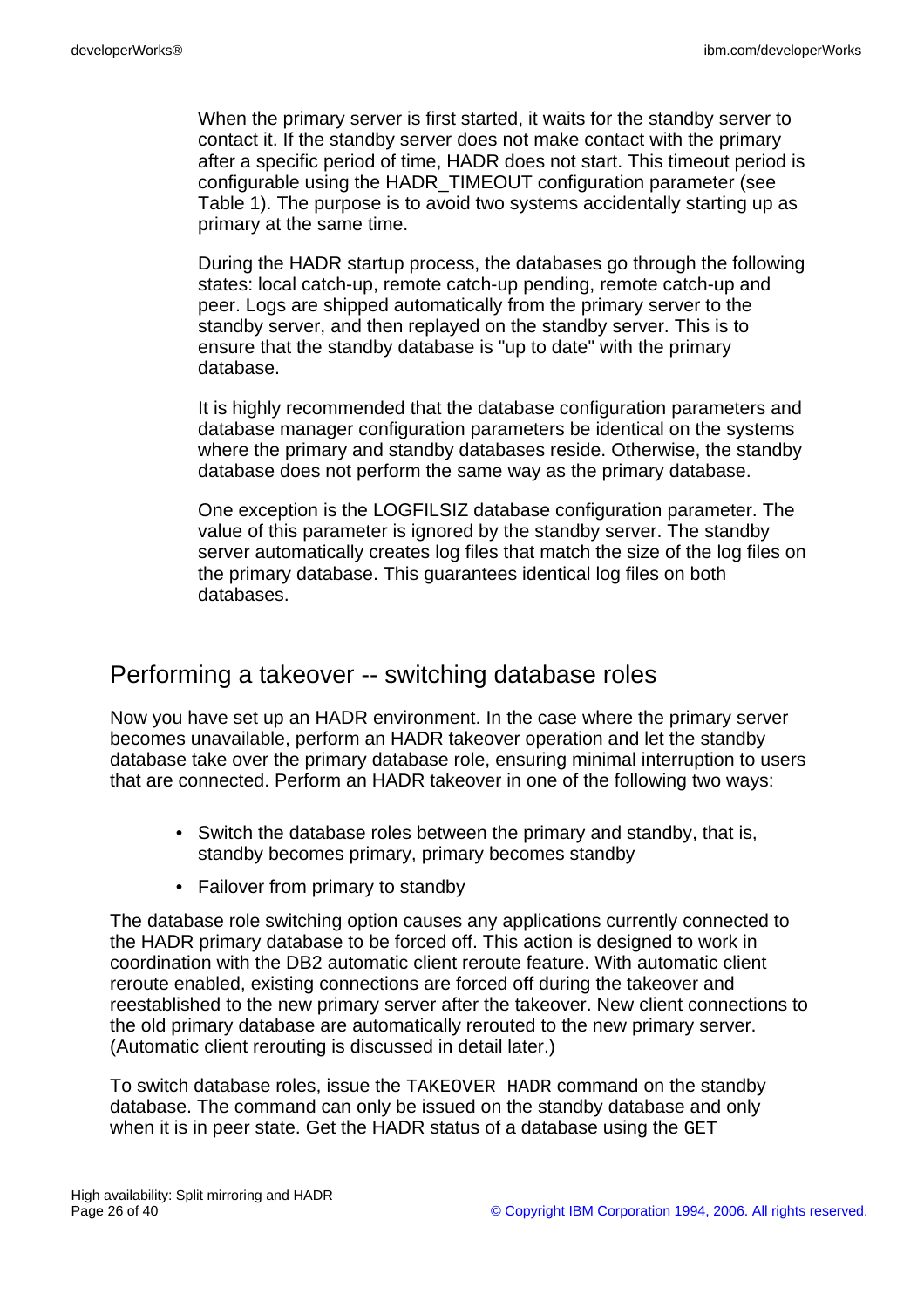SNAPSHOT command. For example:

GET SNAPSHOT FOR DATABASE ON test1

The following command initiates an HADR database switching role operation on the standby database TEST1:

TAKEOVER HADR ON DB test1

### Performing a takeover -- failover

The failover option does not switch database roles. During a failover operation, the standby database takes over the primary database role without having the primary database switch to standby.

Use this option only when the primary database becomes unavailable and you want the current standby database to become the new primary database. If the primary database is still active and you execute an HADR failover, you might end up with two primary databases or data might be lost.

Before issuing the TAKEOVER command, make sure the failed primary database is completely disabled. When a database encounters internal errors, normal shutdown commands might not completely shut it down. You might need to use operating system commands to remove resources such as processes, shared memory, or network connections.

If the primary database is not completely disabled, the standby database still sends a message to the primary database asking it to shutdown. The standby database then switches to the role of primary database whether or not it receives confirmation from the primary database that it has shutdown.

To perform an HADR failover, issue the TAKEOVER HADR command with the BY FORCE option on the standby database. Note that the command can only be issued on the standby database and only when it is in peer state or remote catch-up pending state.

The following command initiates an HADR failover operation on database TEST1:

TAKEOVER HADR ON DB test1 BY FORCE

### Summary of the takeover behavior

Tables 3 and 4 summarize the behavior of the TAKEOVER HADR command when issued on the standby database, with respect to the HADR state it is in: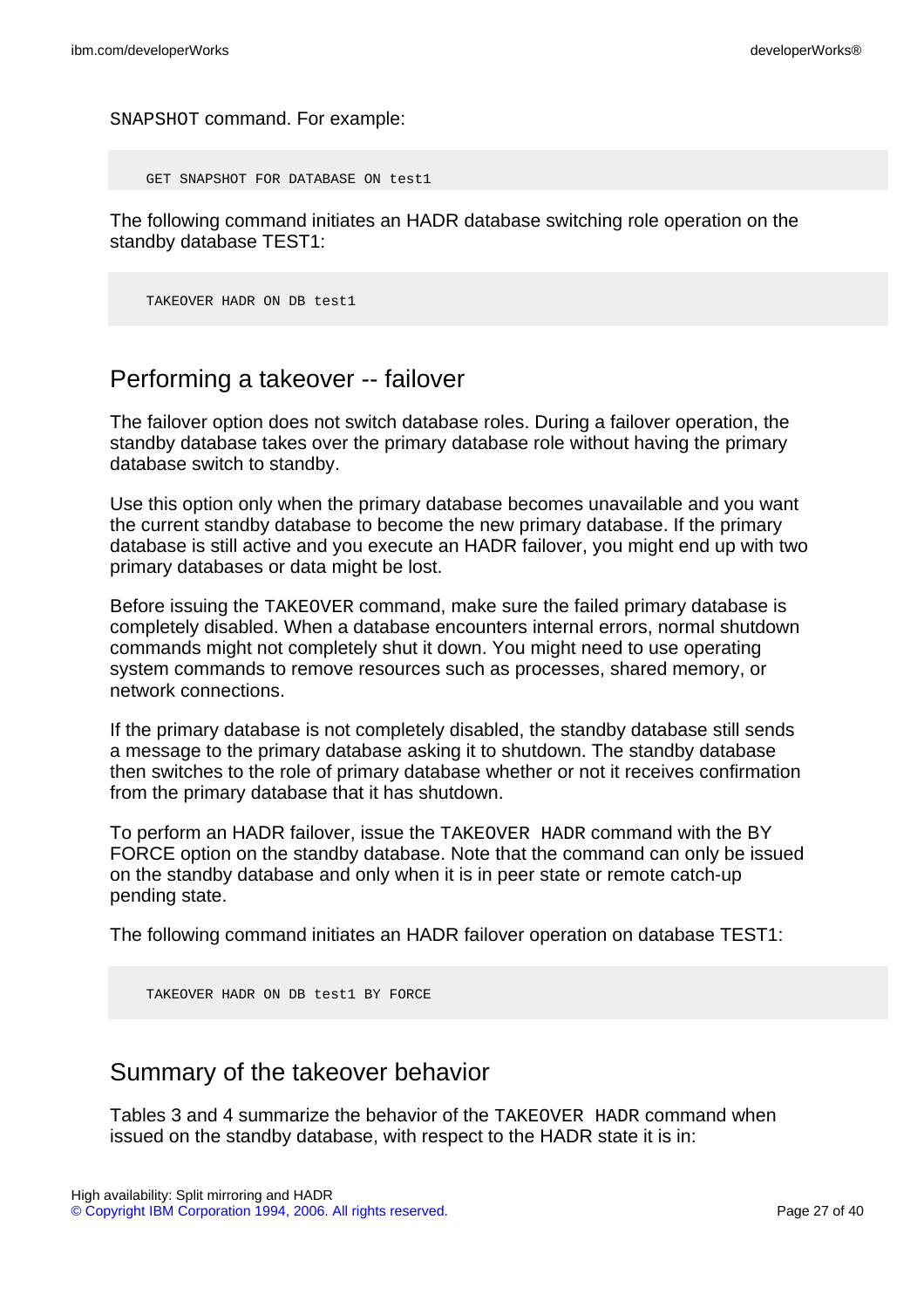| <b>Standby Database</b><br><b>State</b> | <b>Takeover Behavior</b>                             |
|-----------------------------------------|------------------------------------------------------|
| Peer                                    | The primary and<br>standby databases<br>switch roles |
| Local catch-up or<br>remote catch-up    | ERROR                                                |
| Remote catch-up<br>pending              | ERROR                                                |

#### **Table 3. Takeover behavior without BY FORCE option**

#### **Table 4. Takeover behavior with BY FORCE option**

| <b>Standby Database</b><br><b>State</b> | <b>Takeover Behavior</b>                                                                                                                                                                                                                                                                                                                                                                                    |
|-----------------------------------------|-------------------------------------------------------------------------------------------------------------------------------------------------------------------------------------------------------------------------------------------------------------------------------------------------------------------------------------------------------------------------------------------------------------|
| Peer                                    | The standby notifies the<br>primary to shut itself<br>(the primary) down. The<br>standby stops receiving<br>logs from the primary,<br>finishes replaying the<br>logs it has already<br>received, and then<br>becomes a primary.<br>The standby does not<br>wait for any<br>acknowledgement from<br>the primary to confirm<br>that it has received the<br>takeover notification or<br>that it has shut down. |
| Local catch-up OR<br>remote catch-up    | ERROR                                                                                                                                                                                                                                                                                                                                                                                                       |
| Remote catch-up<br>pending              | Standby db becomes a<br>primary db                                                                                                                                                                                                                                                                                                                                                                          |

## The automatic client reroute feature

By now, you have seen how to set up an HADR environment and how to perform a takeover using both the database role switching and the failover options.

You have learned how to make a database highly available with the HADR feature. If the primary database goes down, its standby database takes over and becomes the new primary.

However, this does not mean that the client applications are automatically aware of this takeover and are smart enough to connect to the new primary server instead of the old primary server following a takeover. In fact, with only HADR enabled, clients won't automatically connect to the new primary database following a takeover. They still try to connect to the old primary and fail because the primary sever has either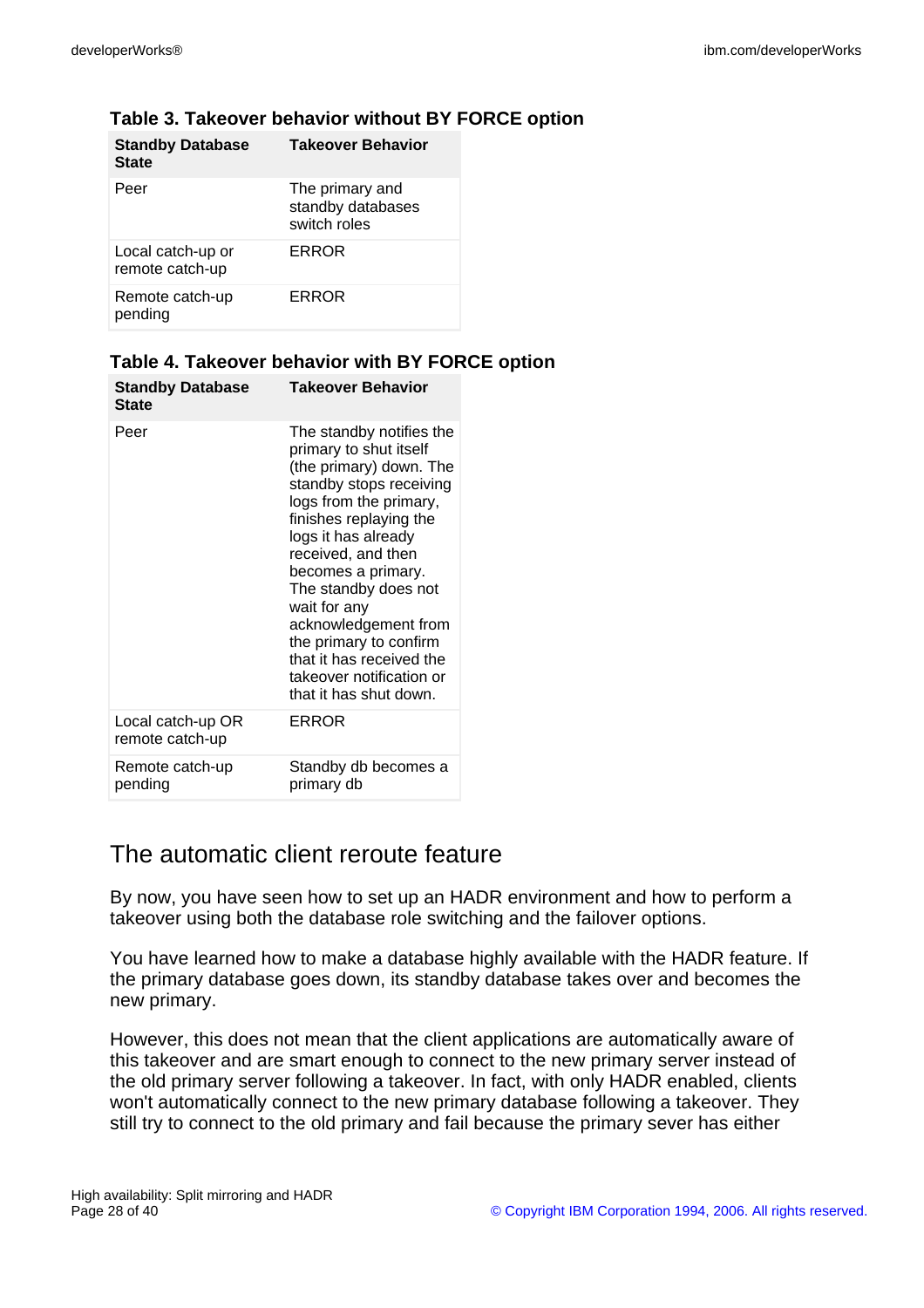become the standby server (database role switching) or has been completed disabled (failover).

That is why the DB2 automatic client reroute feature is necessary. When an HADR environment is enabled with the automatic client reroute feature, after a takeover all current and new client connections are automatically rerouted to the new primary server so the applications can continue their work with minimal interruption.

To enable the automatic client reroute feature, issue the UPDATE ALTERNATE SERVER command on the primary database. Here is the syntax of the command:

UPDATE ALTERNATE SERVER FOR DATABASE database-alias USING HOSTNAME alternate-server-hostname PORT port-number

To enable the client reroute feature on the TEST1 database on server1 so that all existing and new client connections are rerouted to server2 following a takeover, issue the following command on server1:

UPDATE ALTERNATE SERVER FOR DATABASE test1 USING HOSTNAME server2.torolab.ibm.com PORT 50000

In this example, 50000 is the SVCENAME port, not the HADR port.

The alternate server information is stored in server1's database directory. If you issue a LIST DB DIRECTORY command, notice that the alternate server information (both the hostname and the port number) has been added:

| Database alias                    | $=$ TEST1                 |  |
|-----------------------------------|---------------------------|--|
| Database name                     | $=$ TEST1                 |  |
| Local database directory          | $= C$ :                   |  |
| Database release level            | $= b.00$                  |  |
| Comment                           |                           |  |
| Directory entry type              | = Indirect                |  |
| Catalog database partition number | $= 0$                     |  |
| Alternate server hostname         | = server2.torolab.ibm.com |  |
| Alternate server port number      | $= 50000$                 |  |
|                                   |                           |  |

When a remote client application connects to this database, the alternate server information is retrieved and gets stored in the database directory of the client as well. Using this information, the client knows which server to connect to in case the primary server, server1, becomes unavailable.

Because the client does not get this alternate server information until it makes a connection to the primary server, issue the ALTERNATE SERVER command before a takeover operation and make sure the client has at least made one successful connection to it prior to the takeover.

## Performing a takeover with the automatic client reroute feature enabled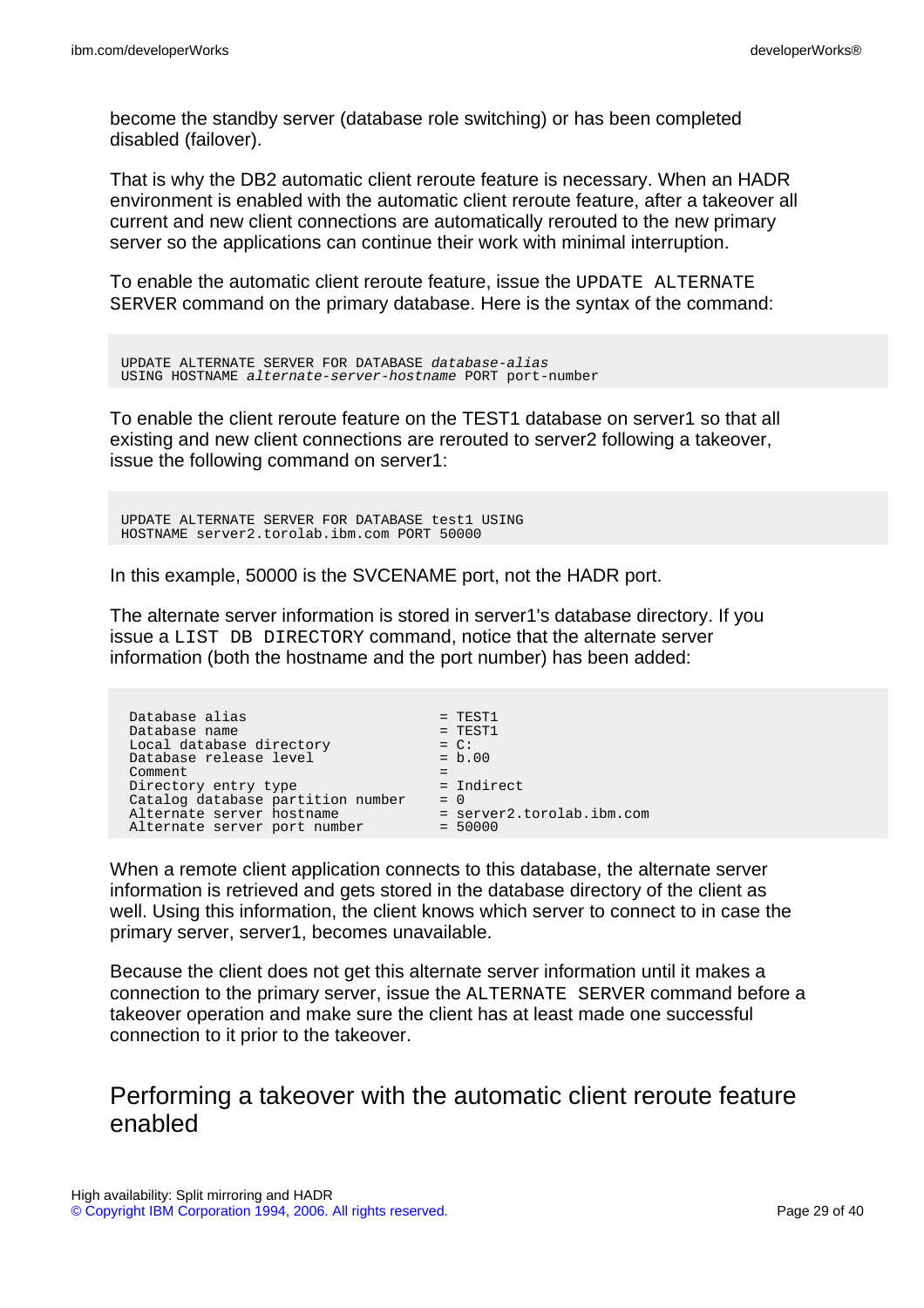Now let's look at an example of how a takeover works on database TEST1 with the automatic client reroute feature enabled.

You have set up an HADR environment for the TEST1 database using the five steps discussed in the Initializing HADR section. You have also run the UPDATE ALTERNATE SERVER command on server1 to specify server2 as its alternate server.

To demonstrate how the client reroute feature works in an HADR environment, make a remote client connection to TEST1 on server1 and then perform a takeover on the standby database server, server2. If HADR and the client reroute feature work properly, you should be able to see that the client connection is automatically rerouted to server2 after the takeover.

In this example, perform a takeover without the BY FORCE option.

First, make a remote client connection to the TEST1 database on server1. Do this by simply issuing a CONNECT TO DATABASE command on a remote DB2 client:

CONNECT TO DB test1 USER user1

To make such a connection, the client must have already been configured to connect to server1. Please refer to the [first tutorial in this series](http://www.ibm.com/developerworks/offers/lp/db2cert/db2-cert731.html?S_TACT=105AGX19&S_CMP=db2cert) for information on how to configure a remote client connection.

After the connection is made, the alternate server information on the primary server is retrieved and stored in the client's database directory:

| Database alias<br>Database name<br>Node name<br>Database release level<br>Comment<br>Directory entry type<br>Catalog database partition number<br>Alternate server hostname | $=$ TEST1<br>$=$ TEST1<br>= server1<br>$= b.00$<br>$=$ Remote<br>$= -1$<br>$=$ server2.torolab.ibm.com |
|-----------------------------------------------------------------------------------------------------------------------------------------------------------------------------|--------------------------------------------------------------------------------------------------------|
| Alternate server port number                                                                                                                                                | $= 50000$                                                                                              |
|                                                                                                                                                                             |                                                                                                        |

Make sure the connection is successfully established and that you can query the TEST1 database. Issue a LIST APPLICATION command on server1, it should show the remote client connection on database TEST1:

| D:\Programs\IBM\SOLLIB\BIN>db2 list applications |                             |                 |                                |             |                |  |
|--------------------------------------------------|-----------------------------|-----------------|--------------------------------|-------------|----------------|--|
|                                                  | Auth Id Application<br>Name | Appl.<br>Handle | Application Id                 | DB.<br>Name | # of<br>Agents |  |
|                                                  |                             |                 |                                |             |                |  |
| USER1                                            | db2bp.exe                   | 8               | 9.26.94.149.24336.060601000305 |             |                |  |
|                                                  |                             |                 |                                | TEST1       |                |  |

Next, perform a takeover on the TEST1 database. Issue the following command on the standby server, server2: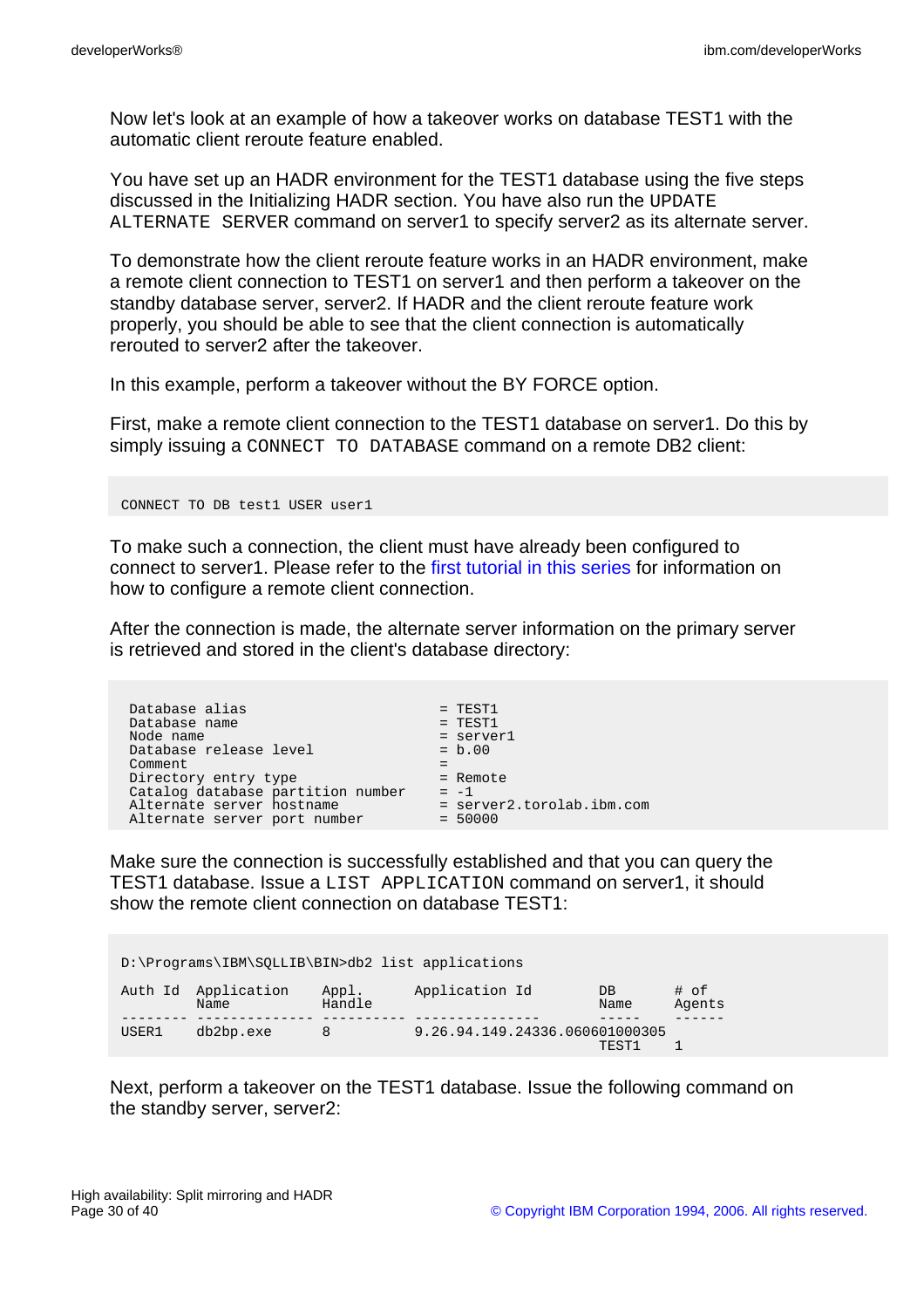TAKEOVER HADR ON DB test1

Let's see what happens to the remote client connection following the takeover.

Try to query the TEST1 database again from the client. Any query to the TEST1 database should return an error message. For example, issue a LIST TABLES command from the client connection:

D:\Programs\IBM\SQLLIB\BIN>db2 list tables SQL30108N A connection failed but has been re-established. The hostname or IP address is "server2" and the service name or port number is "50000". Special registers may or may not be re-attempted (Reason code = "1"). SQLSTATE=08506

This message tells us that the existing connection to server1 has failed. However, it has been reestablished by connecting to a server whose hostname is 'server2', which is our standby server.

This proves that the client reroute feature worked. You are now connected to the new primary server, server2.

Issue a LIST APPLICATIONS command on server2. You see that the remote client connection has been rerouted there:

H:\Programs\IBM\SQLLIB\BIN>db2 list applications

|       | Auth Id Application<br>Name | Appl.<br>Handle | Application Id                 | $DB$<br>Name | # of<br>Agents |
|-------|-----------------------------|-----------------|--------------------------------|--------------|----------------|
|       |                             |                 |                                |              |                |
| USER1 | db2bp.exe                   | 55              | 9.26.94.149.29200.060601001803 |              |                |
|       |                             |                 |                                | TEST1        |                |

If you query the database again, you get a response from the new primary server. Also, any new connections to the old primary server are rerouted to the new primary server as well.

Get the HADR status of a database using the GET SNAPSHOT command. Issue the following command on server2 and you should see that server2 has taken on the primary database role:

```
db2 "get snapshot for database on test1"
 HADR Status<br>Role
 Role = Primary
 State = Peer
 Synchronization mode = Nearsync
 Connection status = Connected , 05/31/2006 20:17:24.989618
 Heartbeats missed = 0
 Local host = server2.torolab.ibm.com
 Local service = 80000
 Remote host = server1.torolab.ibm.com
 Remote service = 70000
 Remote instance = db2inst1
 timeout(seconds) = 120
 Primary log position(file, page, LSN) = S0000007.LOG, 66, 0000000002FE2D9B
```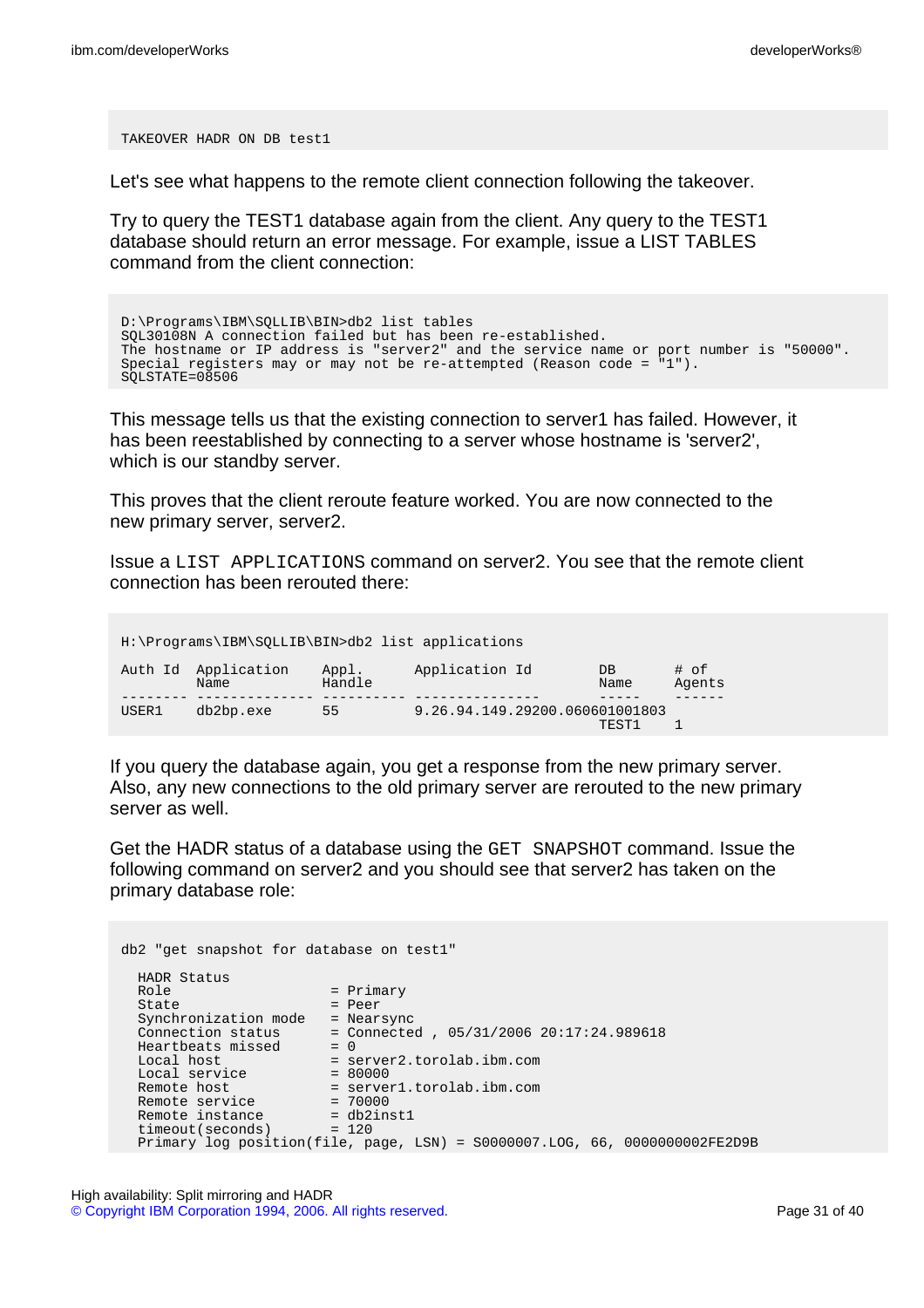```
Standby log position(file, page, LSN) = S0000007.LOG, 66, 0000000002FE2D9B
Log gap running average(bytes) = 0
```
### Reintegrating a database after a takeover operation

After a takeover operation is performed, if the failed database later becomes available, it does NOT automatically assume the role of a primary database.

Return it to its status as primary database by doing the following:

- 1. Repair the system where the original primary database resided. This could involve repairing failed hardware or rebooting the crashed operating system.
- 2. Restart the failed primary database as a standby database.
- 3. Perform a takeover operation to take over the primary database role.

Reintegration fails if the two copies of the database have incompatible log streams. In particular, HADR requires that the original primary database did not apply any logged operation that was never reflected on the original standby database before it took over as the new primary database. If this did occur, restart the original primary database as a standby database by restoring a backup image of the new primary database or by initializing a split mirror.

After the original primary database has rejoined the HADR pair as the standby database, perform a takeover operation to switch the roles of the databases to enable the original primary database to be the primary database once again.

### Stopping HADR

Use the STOP HADR command to stop HADR operations on the primary or standby database. Stop HADR on one or both of the databases. If you are performing maintenance on the standby system, you only need to stop HADR on the standby database. To stop using HADR completely, stop HADR on both databases

If you want to stop the specified database but still want it to maintain its role as either an HADR primary or standby database, do not issue the STOP HADR command. If you do, the database becomes a standard database and may require reinitialization to resume operations as an HADR database. Instead, issue the DEACTIVATE DATABASE command.

To stop HADR on the TEST1 database, issue:

STOP HADR ON DB test1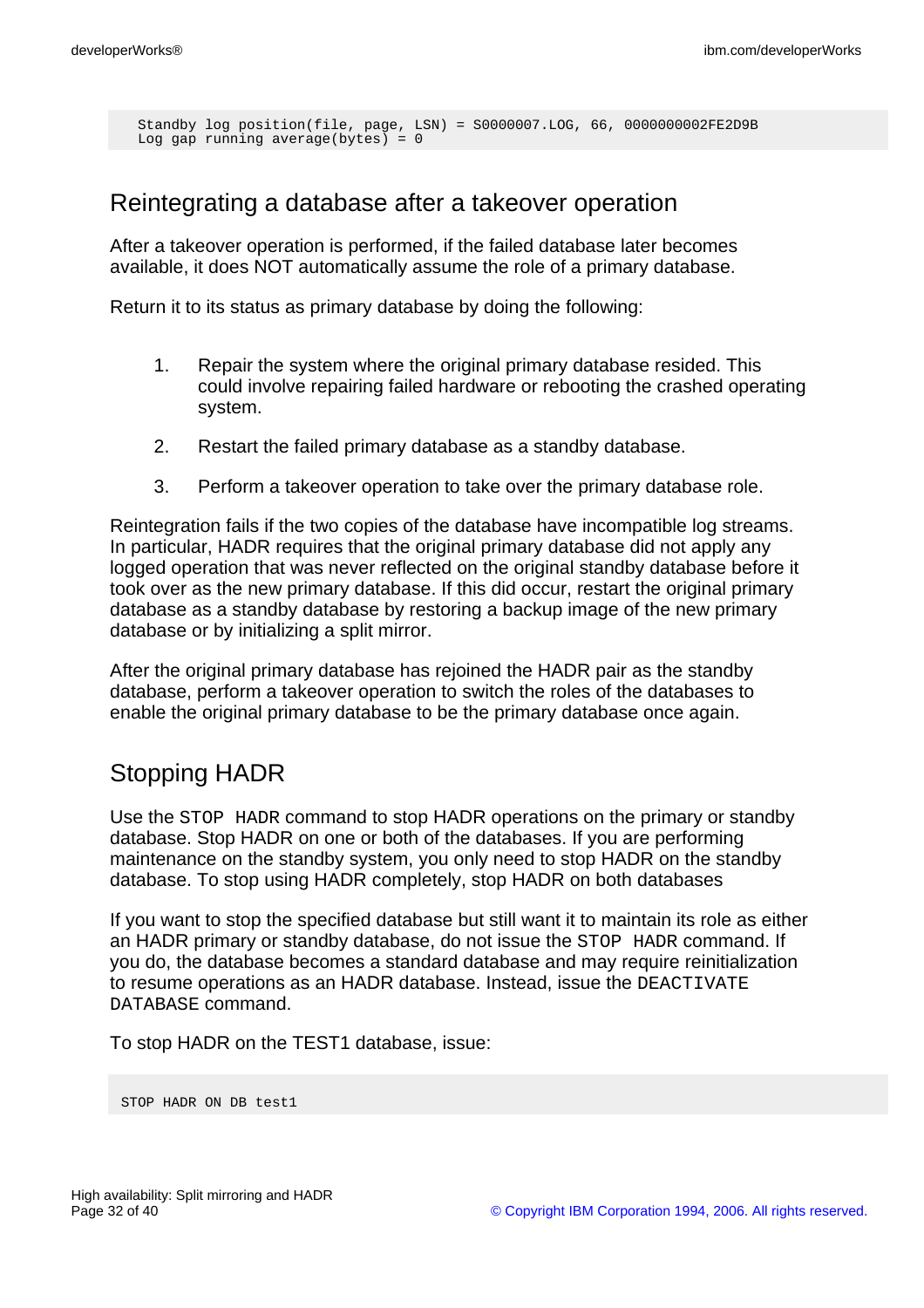# The HADR wizard

As you can see, HADR is a powerful feature used to implement a high availability solution. A graphical user interface tool called the HADR wizard is available from the DB2 Control Center to help you set up and configure HADR.

The wizard guides you through the tasks required to set up the HADR environment, stop and start HADR, and switch database roles under HADR. To launch the wizard, go to the Control Center and right-click on the database. Select **High Availability Disaster Recovery**. Choose to set up or manage HADR:

| ". Control Center              | Restart                                            |                       |                      | $-10X$                           |
|--------------------------------|----------------------------------------------------|-----------------------|----------------------|----------------------------------|
| Control Center Selecte<br>もみな口 | Connect<br><b>Disconnect</b><br>Quiesce            | $^{\circ}$            |                      |                                  |
| <b>C</b> Object View           | Unquiesce<br>Authorities                           |                       |                      |                                  |
| туктат<br>SYLVIA2              | Manage Utilities                                   | DB2 - SAMPLE          |                      |                                  |
| Instances                      | Configure Automatic Maintenance                    | $\div$                |                      |                                  |
| 白 号 DB2                        | Design Advisor                                     | I÷                    |                      |                                  |
| B-C Databases                  | Configuration Advisor                              |                       |                      |                                  |
| NEWDE<br>田                     | Configure Parameters                               | bs                    |                      |                                  |
| п<br><b>SAMPL</b><br>8         | Configure Database Logging                         | <b>Mones</b>          |                      |                                  |
| Tat                            | High Availability Disaster Recovery                | Set Up                |                      |                                  |
| Vie                            | Backup                                             | Manage                |                      |                                  |
| Alia                           | Restore                                            | <b>POJet</b>          |                      |                                  |
| <b>Nic</b>                     | Roll-forward<br>Stop roll-forward                  | 15 items displayed    | 修築而開房层               | ٠<br><b>Default View</b><br>View |
| Cac<br>œ<br>Tric               | Show Explained Statements History<br>Explain Query | bbase - SAMPLE        | (?) Help<br>$\times$ |                                  |
| Sch<br>Indi                    | Generate DDL                                       | : SAMPLE              | <b>Not Connected</b> | P Connect                        |
| Tab<br>$\Box$                  | ٠<br>Manage Storage                                | : SYLVIA2<br>: Local  |                      |                                  |
| <b>T</b> Eve                   | Applications                                       |                       |                      |                                  |
| Buf<br>◠                       | Activity Monitor                                   | ation List            |                      |                                  |
| $B - C$ App                    | Spatial Extender                                   | n Advisor             |                      |                                  |
| Use<br>œ.                      | Net Search Extender<br>Web Services                | - <i>Monitor</i>      |                      |                                  |
| <sup>T</sup> Fec               | Open Satellite Administration Center               |                       |                      |                                  |
| M                              | Refresh                                            |                       |                      |                                  |
| $\left  \right $               |                                                    | <b>B New Database</b> |                      |                                  |

**Figure 14. Launching the HADR wizard from the Control Center**

If you choose **Set Up**, a step-by-step wizard is launched as demonstrated in Figure 14.

#### **Figure 15. Setting up the HADR environment**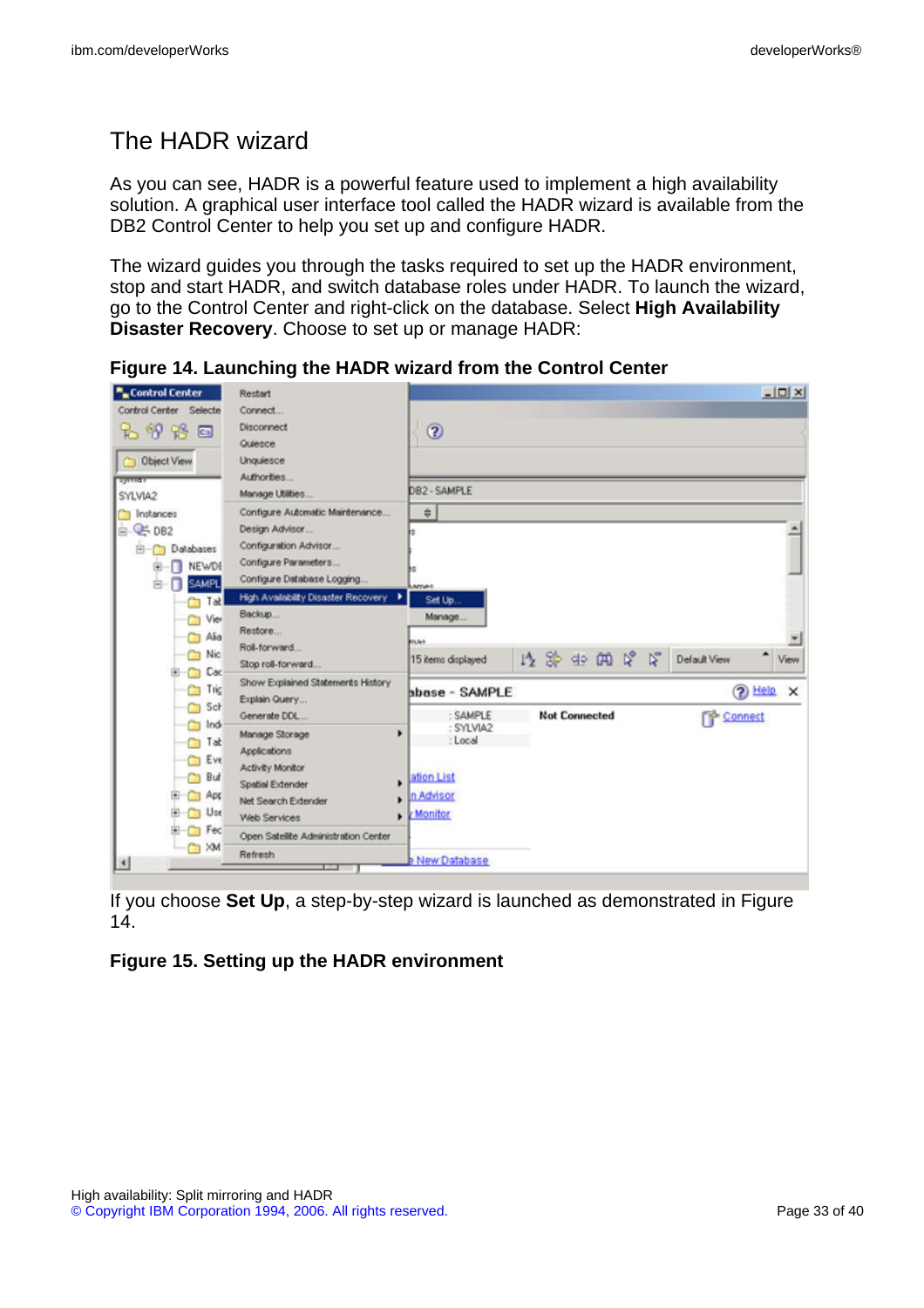| 1. Introduction | Confirm the primary database selection                                                                                     |                        |                          |  |
|-----------------|----------------------------------------------------------------------------------------------------------------------------|------------------------|--------------------------|--|
| 2. Primary Dat  | Ensure that the following database is the one for which you want to set up a standby database. If it is not, click Cancel. |                        |                          |  |
| 3. Standby Da   |                                                                                                                            |                        |                          |  |
| 4. Backup Ima   | Primary database                                                                                                           | SYLVIA2 - DB2 - SAMPLE |                          |  |
| 5. Restore dat  | Database state                                                                                                             | Roll forward enabled   |                          |  |
| 6. Copy Objects |                                                                                                                            |                        |                          |  |
| 7. TCP/IP Par   | Logging type                                                                                                               | ARCHIVE                | Enabled for log shipping |  |
| 8. Client Rero  | Infinite active log space                                                                                                  | No                     | Enabled for log shipping |  |
| 9. Synchroniz   |                                                                                                                            |                        |                          |  |
| 10. Summary     |                                                                                                                            |                        |                          |  |
|                 | Index management                                                                                                           |                        |                          |  |
|                 | The following database configurations are recommended on the primary database:                                             |                        |                          |  |
|                 | Ⅳ Log complete information for index operations that are logged.                                                           |                        |                          |  |
|                 | $\overline{\vee}$ Rebuild invalid indexes when the takeover operation is complete.                                         |                        |                          |  |
|                 |                                                                                                                            |                        |                          |  |
|                 |                                                                                                                            |                        |                          |  |
|                 |                                                                                                                            |                        |                          |  |
|                 |                                                                                                                            |                        |                          |  |

If you use the Control Center to set up an HADR environment, the automatic client reroute feature is automatically enabled.

# Section 6. Dynamic configuration parameters

### Dynamic database configuration parameters

The ability to update database configuration parameters, without having to recycle the database, is an important aspect of an HA system.

Dynamic database configuration operations are performed while users are connected to the database. In other words, the database is online while you update your system. The new configuration values take effect immediately; you do not have to restart the database.

For example, if you discovered the logsecond parameter is set to a value too low for your environment, you would want to increase it. Because logsecond is a dynamic configurable parameter, you can alter its value while users are connected and the value takes effect immediately. You do not need to disconnect your users to make this parameter change.

Not all DB2 parameters are dynamically configurable. To find out whether a parameter is dynamic, use the Control Center: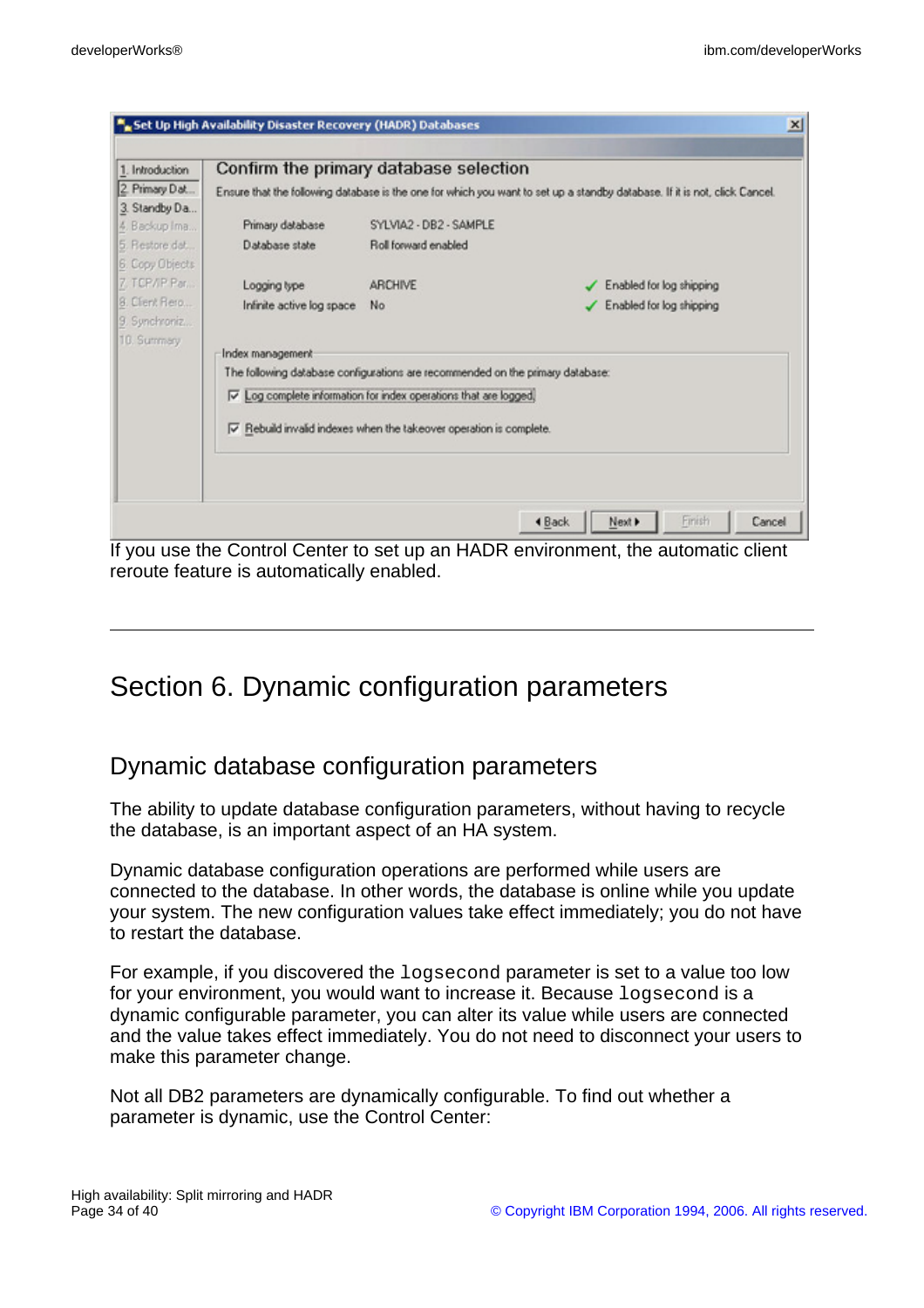| "Control Center          | Stop                                     |                                       |  |                      |  |  |  |  |              |  | $-101 \times$ |
|--------------------------|------------------------------------------|---------------------------------------|--|----------------------|--|--|--|--|--------------|--|---------------|
| Control Center Selected  | Restart                                  |                                       |  |                      |  |  |  |  |              |  |               |
| もやや口                     | Connect                                  | $^{\circ}$                            |  |                      |  |  |  |  |              |  |               |
|                          | Disconnect                               |                                       |  |                      |  |  |  |  |              |  |               |
| <b>Dbject View</b>       | Quiesce                                  |                                       |  |                      |  |  |  |  |              |  |               |
| <b>System</b>            | Unquiesce                                |                                       |  |                      |  |  |  |  |              |  |               |
| SYLVMA2                  | Authorities                              | B2 - SAMPLE                           |  |                      |  |  |  |  |              |  |               |
| nstances                 | Manage Utilities                         | $\begin{array}{c} 0 \\ 0 \end{array}$ |  |                      |  |  |  |  |              |  |               |
| 白 号 DB2                  | Configure Automatic Maintenance          |                                       |  |                      |  |  |  |  |              |  |               |
| G-Ch Databases           | Design Advisor                           |                                       |  |                      |  |  |  |  |              |  |               |
| <b>NEWDB</b><br>п<br>田   | Configuration Advisor                    |                                       |  |                      |  |  |  |  |              |  |               |
| <b>SAMPLE</b><br>п<br>白- | Configure Parameters                     |                                       |  |                      |  |  |  |  |              |  |               |
|                          | Configure Database Logging               | imes                                  |  |                      |  |  |  |  |              |  |               |
| Table                    | High Availability Disaster Recovery<br>٠ | Ob                                    |  |                      |  |  |  |  |              |  |               |
| "Yew                     | Backup                                   | 15                                    |  |                      |  |  |  |  |              |  |               |
| Aian                     | Restore                                  | A41                                   |  |                      |  |  |  |  |              |  |               |
| Nick.                    | Roll-forward                             | 5 items displayed                     |  | 修築的的房屋               |  |  |  |  | Default View |  | View          |
| Cach<br>œ-               | Stop roll-forward                        |                                       |  |                      |  |  |  |  |              |  |               |
| Trigg                    | Show Explained Statements History        | $(2)$ Help $\times$<br>base - SAMPLE  |  |                      |  |  |  |  |              |  |               |
| Sche                     | Explain Query                            | : SAMPLE                              |  | <b>Not Connected</b> |  |  |  |  | Connect      |  |               |
| nde:                     | Generate DDL                             | : SYLVIA2                             |  |                      |  |  |  |  |              |  |               |
| Table<br>n               | ь<br>Manage Storage                      | : Local                               |  |                      |  |  |  |  |              |  |               |
| Ever                     | Applications                             |                                       |  |                      |  |  |  |  |              |  |               |
| <b>Buffe</b>             | Activity Monitor                         | tion List                             |  |                      |  |  |  |  |              |  |               |
| <b>Co</b> Appli<br>œ     | Spatial Extender                         | Advisor                               |  |                      |  |  |  |  |              |  |               |
| User                     | Net Search Extender<br>٠                 | Monitor                               |  |                      |  |  |  |  |              |  |               |
| Fede<br>œ                | Web Services                             |                                       |  |                      |  |  |  |  |              |  |               |
| $\bigcap$ XML            | Open Satelite Administration Center      |                                       |  |                      |  |  |  |  |              |  |               |
| $\overline{4}$           | Refresh                                  | <b>New Database</b>                   |  |                      |  |  |  |  |              |  |               |

#### **Figure 16. Configure database parameters using the Control Center**

If you right-click on the database name from the Control Center and select **Configure Parameters**, you get a list of the database configuration parameters, as shown in the Figure 17:

#### **Figure 17. Control Center showing database parameters**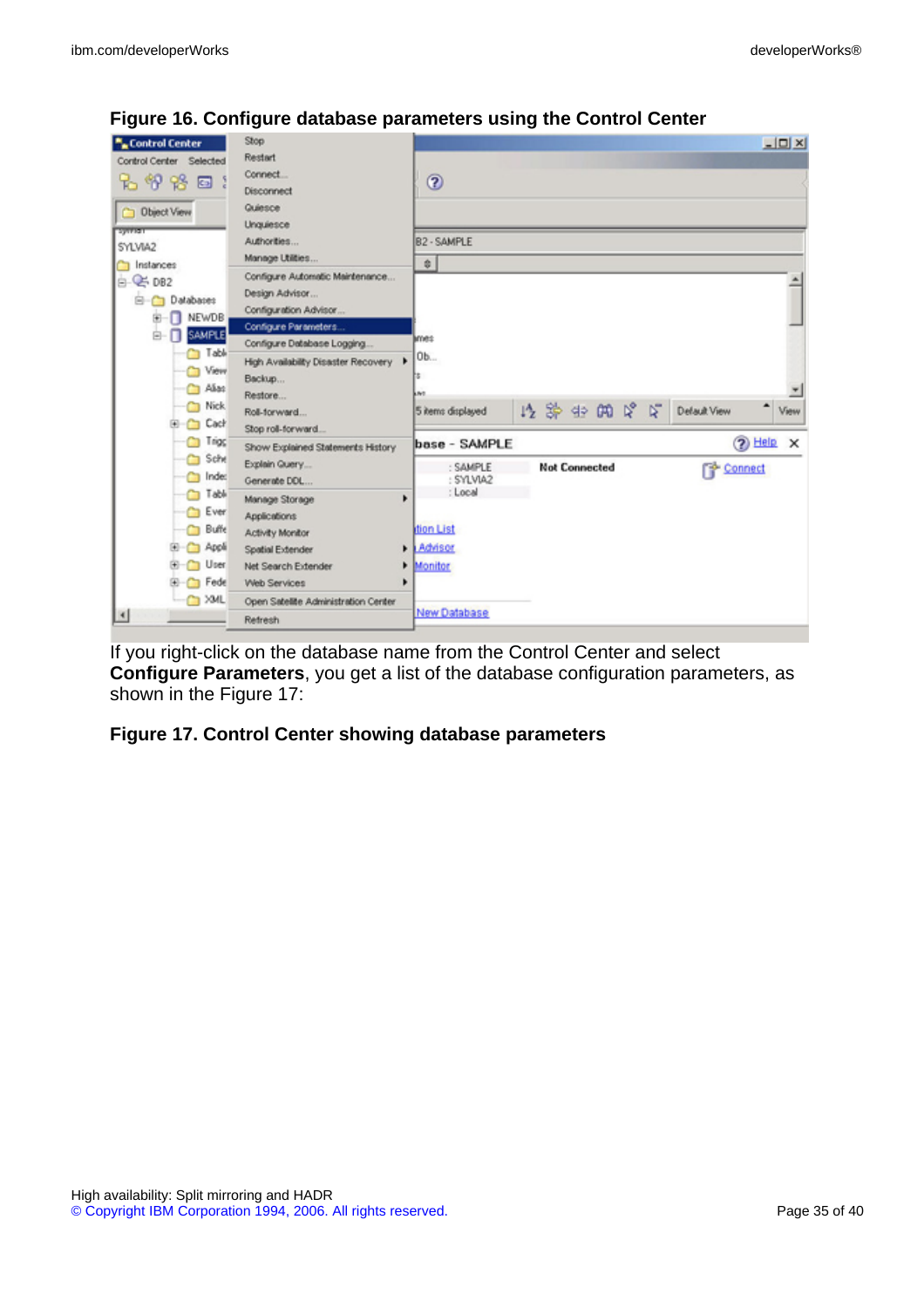|                        | Keyword                    | ≑ Value             |      | # Pending Value # Pending Value Effective | Dynamic | $\triangleq$ |      |
|------------------------|----------------------------|---------------------|------|-------------------------------------------|---------|--------------|------|
|                        | Applications               |                     |      |                                           |         |              |      |
|                        | AVG_APPLS                  | AUTOMATIC(1)        |      |                                           | Yes     |              |      |
|                        | <b>DLCHKTIME</b>           | 10000               |      |                                           | Yes     |              |      |
|                        | <b>LOCKTIMEOUT</b>         | None                | 20   | After database restart                    |         |              |      |
|                        | MAXAPPLS                   | AUTOMATIC(40)       |      |                                           | Yes     |              |      |
|                        | MAXFILOP                   | 64                  |      |                                           | Yes     |              |      |
|                        | <b>MAXLOCKS</b>            | 22                  |      |                                           | Yes     |              |      |
|                        | $\nabla$ Environment       |                     |      |                                           |         |              |      |
|                        | ALT_COLLATE                |                     |      |                                           |         |              |      |
|                        | CODEPAGE                   | 1208                |      |                                           |         |              |      |
|                        | CODESET                    | LITF-8              |      |                                           |         |              |      |
| $\left  \cdot \right $ | COLLATION CEOLIFMEE        | <b>ULCA 400 AIO</b> |      |                                           |         |              |      |
|                        | 110 of 110 items displayed |                     | 收許生用 | Default View*                             |         | ▲            | View |
|                        |                            |                     |      |                                           |         |              |      |

The value in the Dynamic column indicates whether a parameter is dynamically configurable or not. If a parameter is not dynamic and you update its value, the new value shows up in the Pending Value column. The value takes effect when the database is restarted.

You might also get this information using the GET DB CFG command with the SHOW DETAIL option. For example:

| db2 "get db cfg for sample show detail"                                           |                              |                                 |               |  |  |  |  |  |  |  |
|-----------------------------------------------------------------------------------|------------------------------|---------------------------------|---------------|--|--|--|--|--|--|--|
| Database Configuration for Database sample                                        |                              |                                 |               |  |  |  |  |  |  |  |
| Description                                                                       | Parameter                    | Current Value                   | Delayed Value |  |  |  |  |  |  |  |
| Database configuration release level<br>Database release level                    |                              | $= 0x0b00$<br>$= 0x0b00$        |               |  |  |  |  |  |  |  |
| Database territory<br>Database code page<br>Database code set                     |                              | $= C$<br>$= 1208$<br>$= IJTF-8$ |               |  |  |  |  |  |  |  |
| $\cdot$<br>Interval for checking deadlock (ms)<br>Lock timeout (sec)<br>$\ddotsc$ | (DLCHKTIME)<br>(LOCKTIMEOUT) | $= 10000$<br>$= -1$             | 10000<br>20   |  |  |  |  |  |  |  |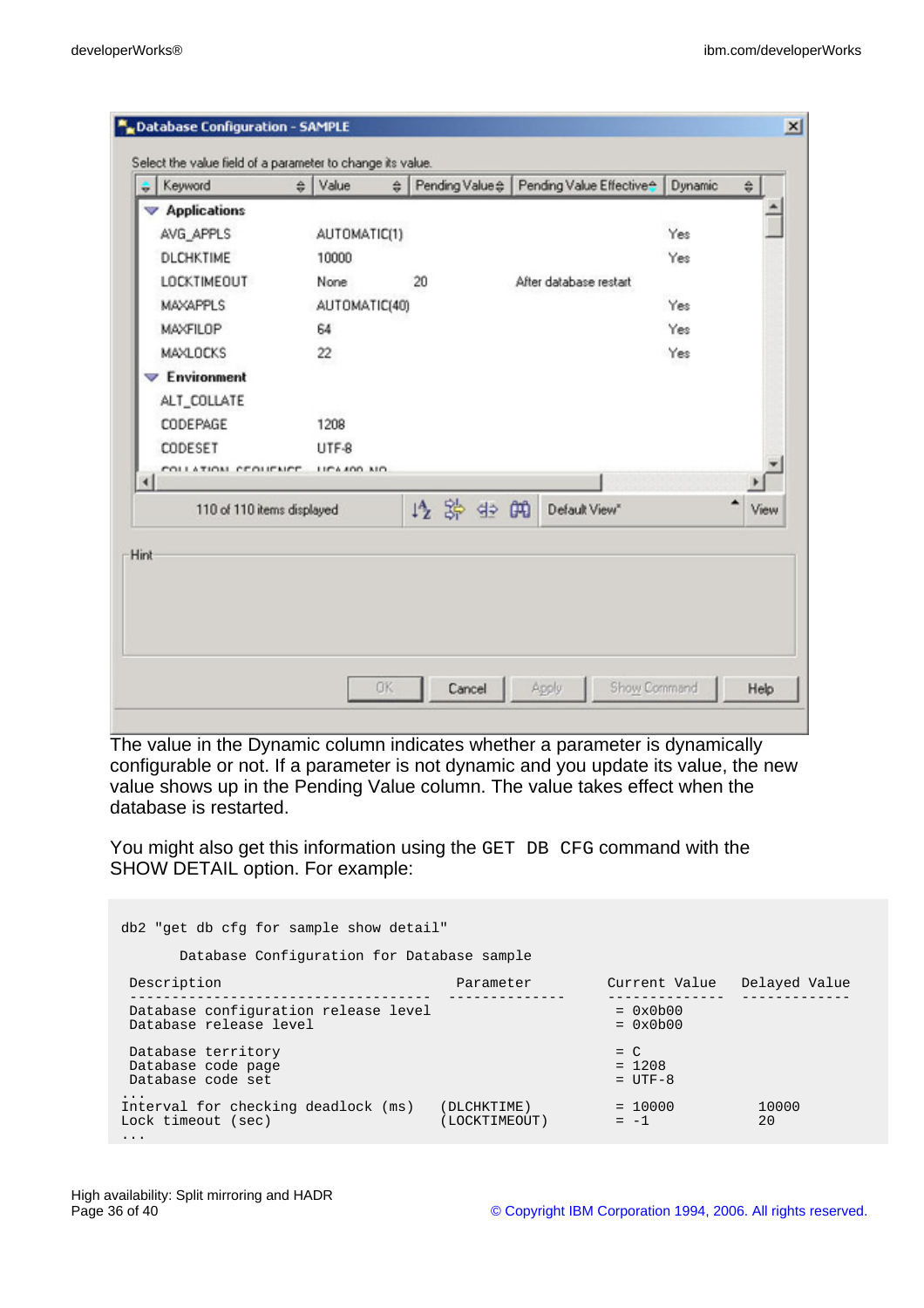The Delayed Value column shows the value that is to take effect when the database is restarted. If this value does not match the current value, then you know that the parameter is not dynamic.

### Dynamic database manager configuration parameters

Like the dynamic database configuration parameters, some database manager configuration parameters are also dynamic. You may use either the Control Center or the GET DBM CFG SHOW DETAIL command to find these parameters.

Dynamic database manager configuration operations are performed while an application is attached to the instance.

For parameters that are not dynamic, the reconfigured values take effect when the instance is restarted.

# Section 7. Summary

Here is a summary of what you learned in this tutorial:

- The concept of high availability and the three characteristics of a high availability system
- How log shipping works and how to set up log shipping between a primary database and a standby database
- DB2 support for split mirror support and suspended I/O
- How to use the db2inidb command to initialize a split mirror
- How HADR works
- How to initialize an HADR system, perform a takeover operation, reintegrate a database back into the HADR system, and stop HADR
- How to use the client automatic reroute feature in an HADR environment to minimize interruptions to client applications
- Dynamically configurable database configuration parameters and database manager configuration parameters.

Congratulations! You have just completed the final tutorial in the [DB2 9 Database](http://www.ibm.com/developerworks/offers/lp/db2cert/db2-cert731.html?S_TACT=105AGX19&S_CMP=db2cert) [Administration 731 certification prep series](http://www.ibm.com/developerworks/offers/lp/db2cert/db2-cert731.html?S_TACT=105AGX19&S_CMP=db2cert) for DB2 9 for Linux, UNIX, and Windows Database Administration (Exam 731). You should be prepared to take the exam with confidence. Good luck!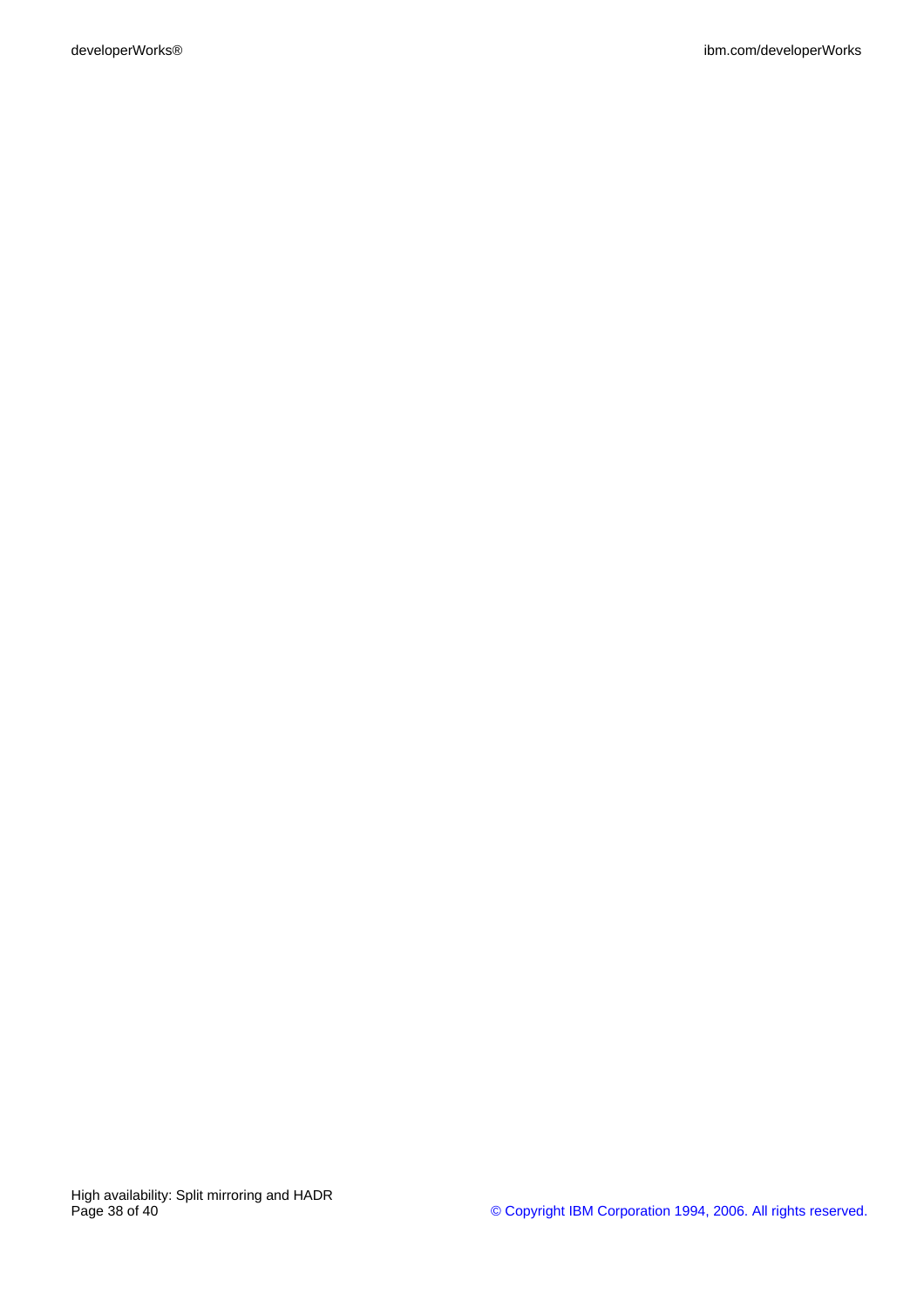# Resources

#### **Learn**

- Check out the other parts of the [DB2 9 DBA exam 731 prep tutorial series.](http://www.ibm.com/developerworks/offers/lp/db2cert/db2-cert731.html?S_TACT=105AGX19&S_CMP=db2cert)
- Learn more about managing DB2 from the following resources:
	- DB2 9 Administration Guide: Performance
	- [DB2 9 Information Center,](http://publib.boulder.ibm.com/infocenter/db2luw/v9/) the following topics:
		- Setting up the DB2 server after manual installation
		- Configuring client to server communications
		- Configuring DB2 server communications
	- DB2 9 Administration Guide: Implementation
- For more information on the DB2 9 for Linux, UNIX, and Windows Database Administration Certification (Exam 731), check out these links:
	- [Information Management Training information](http://www-306.ibm.com/software/data/education/cert.html)
	- [General certification information](http://www-306.ibm.com/software/data/education/cert.html) -- including some book suggestions, exam objectives, and courses.
- [DB2 9 overview](http://www-306.ibm.com/software/data/db2/v9/pr.html). Find information about the new data server that includes patented pureXML technology.
- [Certification exam](http://www-03.ibm.com/certify/tests/test_index.shtml) site. Click the exam number to see more information about Exams 731.

#### **Get products and technologies**

- A [trial version of DB2 9](http://www.ibm.com/developerworks/downloads/im/udb/?S_TACT=105AGX19&S_CMP=db2cert) is available for free download.
- Download [DB2 Express-C,](http://www.ibm.com/developerworks/downloads/im/udbexp/index.html?S_TACT=105AGX19&S_CMP=db2cert) a no-charge version of DB2 Express Edition for the community that offers the same core data features as DB2 Express Edition and provides a solid base to build and deploy applications.

#### **Discuss**

• [Participate in the discussion forum for this content.](http://www.ibm.com/developerworks/forums/#IM)

# <span id="page-38-0"></span>About the authors

Michael Dang

Michael D. T. Dang currently works for IBM Global Services as a Senior DB2 UDB Database Administrator. He has worked at IBM for eight years. Michael is an IBM certified DB2 UDB administrator and application developer and is an active contributing author to IBM developerWorks.